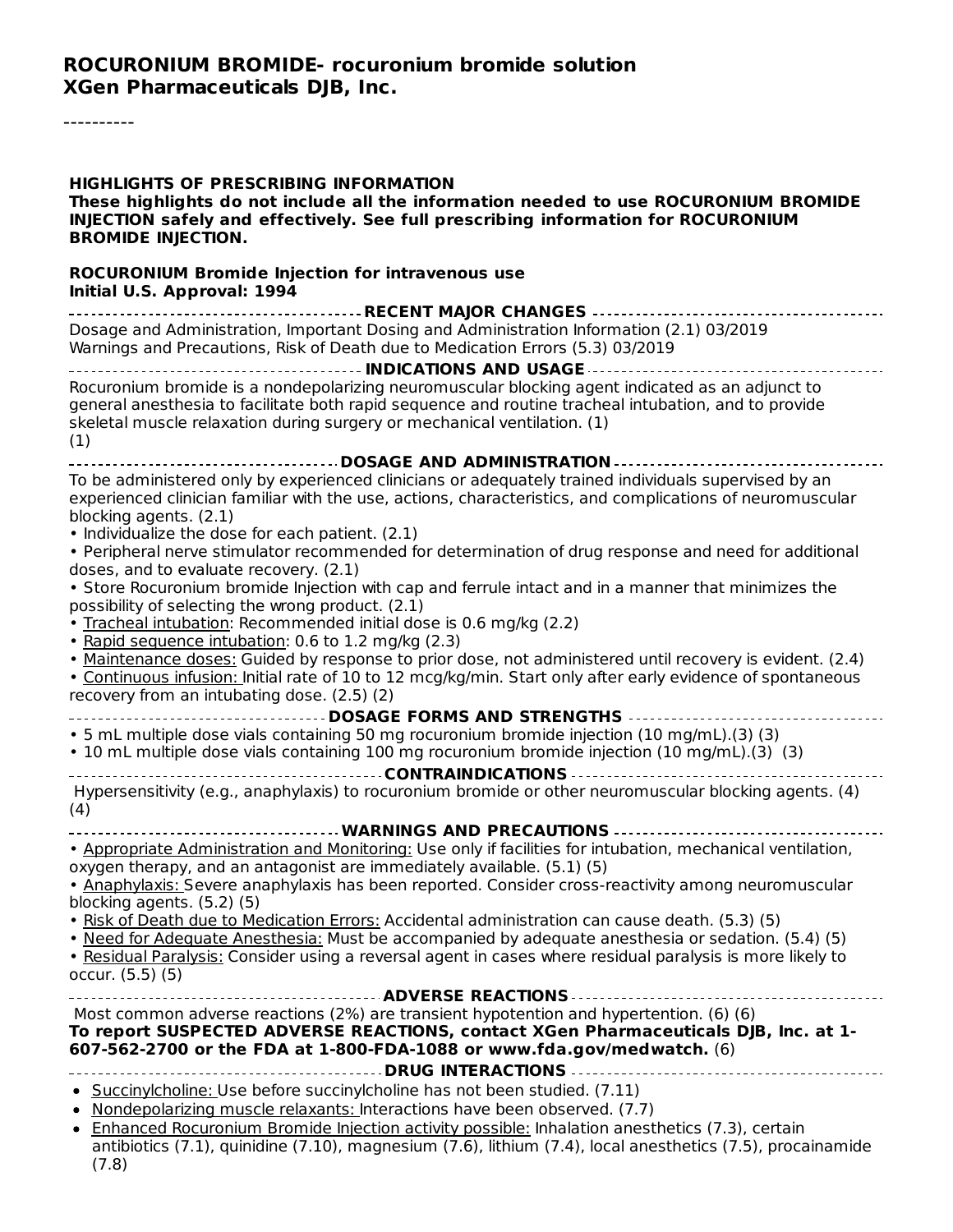- Reduced rocuronium bromide activity possible: Anticonvulsants. (7.2)
	- **USE IN SPECIFIC POPULATIONS**
- Labor and Delivery: Not recommended for rapid sequence induction in patients undergoing Cesarean section. (8.2)
- Pediatric Use: Onset time and duration will vary with dose, age, and anesthetic technique. Not recommended for rapid sequence intubation in pediatric patients. (8.4).

#### **See 17 for PATIENT COUNSELING INFORMATION**

**Revised: 01/2021**

#### **See 17 for PATIENT COUNSELING INFORMATION.**

**Revised: 8/2021**

# **FULL PRESCRIBING INFORMATION: CONTENTS\* RECENT MAJOR CHANGES**

# **1 INDICATIONS AND USAGE**

- **2 DOSAGE AND ADMINISTRATION**
	- **2.1 Important Dosing and Administration Information**
	- **2.2 Dose for Tracheal Intubation**
	- **2.3 Rapid Sequence Intubation**
	- **2.4 Maintenance Dosing**
	- 2.5 Use by Continuous Infusion
	- **2.6 Dosage in Specific Populations**
- **2.7 Preparation for Administration of Rocuronium Bromide**
- **3 DOSAGE FORMS AND STRENGTHS**

### **4 CONTRAINDICATIONS**

- **5 WARNINGS AND PRECAUTIONS**
	- **5.1 Appropriate Administration and Monitoring**
	- **5.2 Anaphylaxis**
	- **5.3 Risk of Death due to Medication Errors**
	- **5.4 Need for Adequate Anesthesia**
	- **5.5 Residual Paralysis**
	- **5.6 Long-Term Use in an Intensive Care Unit**
	- **5.7 Malignant Hyperthermia (MH)**
	- **5.8 Prolonged Circulation Time**
	- **5.9 QT Interval Prolongation**

**5.10 Conditions/Drugs Causing Potentiation of, or Resistance to, Neuromuscular Block**

- **5.11 Incompatibility with Alkaline Solutions**
- **5.12 Increase in Pulmonary Vascular Resistance**
- **5.13 Use In Patients with Myasthenia**
- **5.14 Extravasation**

### **6 ADVERSE REACTIONS**

- **6.1 Clinical Trials Experience**
- **6.2 Postmarketing Experience**
- **7 DRUG INTERACTIONS**
	- **7.1 Antibiotics**
	- **7.2 Anticonvulsants**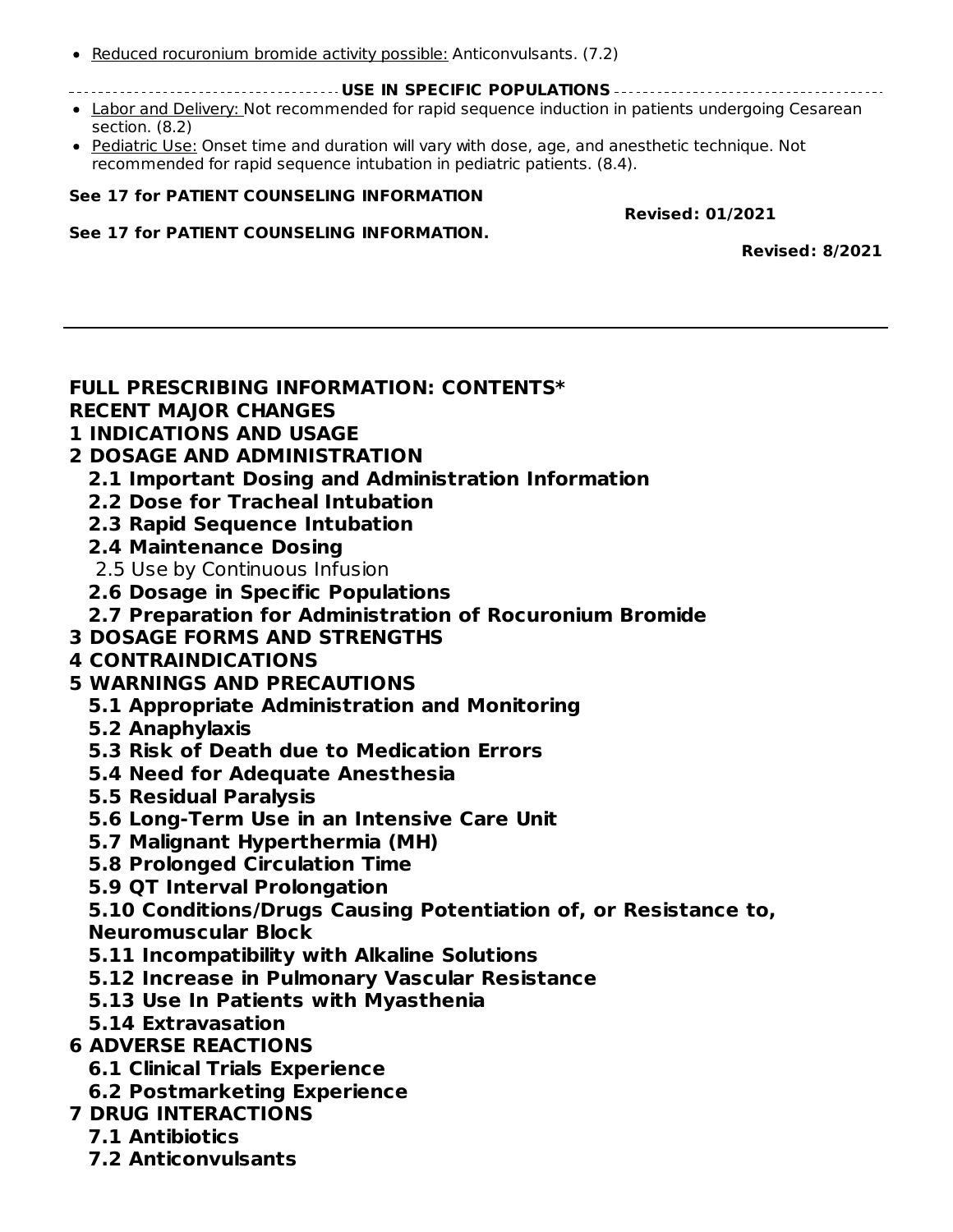- **7.3 Inhalation Anesthetics**
- **7.4 Lithium Carbonate**
- **7.5 Local Anesthetics**
- **7.6 Magnesium**
- **7.7 Nondepolarizing Muscle Relaxants**
- **7.8 Procainamide**
- **7.9 Propofol**
- **7.10 Quinidine**
- **7.11 Succinylcholine**

# **8 USE IN SPECIFIC POPULATIONS**

- **8.1 Pregnancy**
- **8.2 Labor and Delivery**
- **8.4 Pediatric Use**
- **8.5 Geriatric Use**
- **8.6 Patients with Hepatic Impairment**
- **8.7 Patients with Renal Impairment**
- **10 OVERDOSAGE**
- **11 DESCRIPTION**
- **12 CLINICAL PHARMACOLOGY**
	- **12.1 Mechanism of Action**
	- **12.2 Pharmacodynamics**
	- **12.3 Pharmacokinetics**
- **13 NONCLINICAL TOXICOLOGY**
	- **13.1 Carcinogenesis and Mutagenesis and Impairment of Fertility**
- **14 CLINICAL STUDIES**
	- **14.1 Adult Patients**
	- **14.2 Geriatric Patients**
	- **14.3 Pediatric Patients**

### **16 HOW SUPPLIED/STORAGE AND HANDLING**

### **17 PATIENT COUNSELING INFORMATION**

\* Sections or subsections omitted from the full prescribing information are not listed.

### **FULL PRESCRIBING INFORMATION**

# **1 INDICATIONS AND USAGE**

Rocuronium bromide Injection is indicated for inpatients and outpatients as an adjunct to general anesthesia to facilitate both rapid sequence and routine tracheal intubation, and to provide skeletal muscle relaxation during surgery or mechanical ventilation.

# **2 DOSAGE AND ADMINISTRATION**

# **2.1 Important Dosing and Administration Information**

Rocuronium bromide is for intravenous use only. **This drug should only be administered by experienced clinicians or trained individuals supervised by an**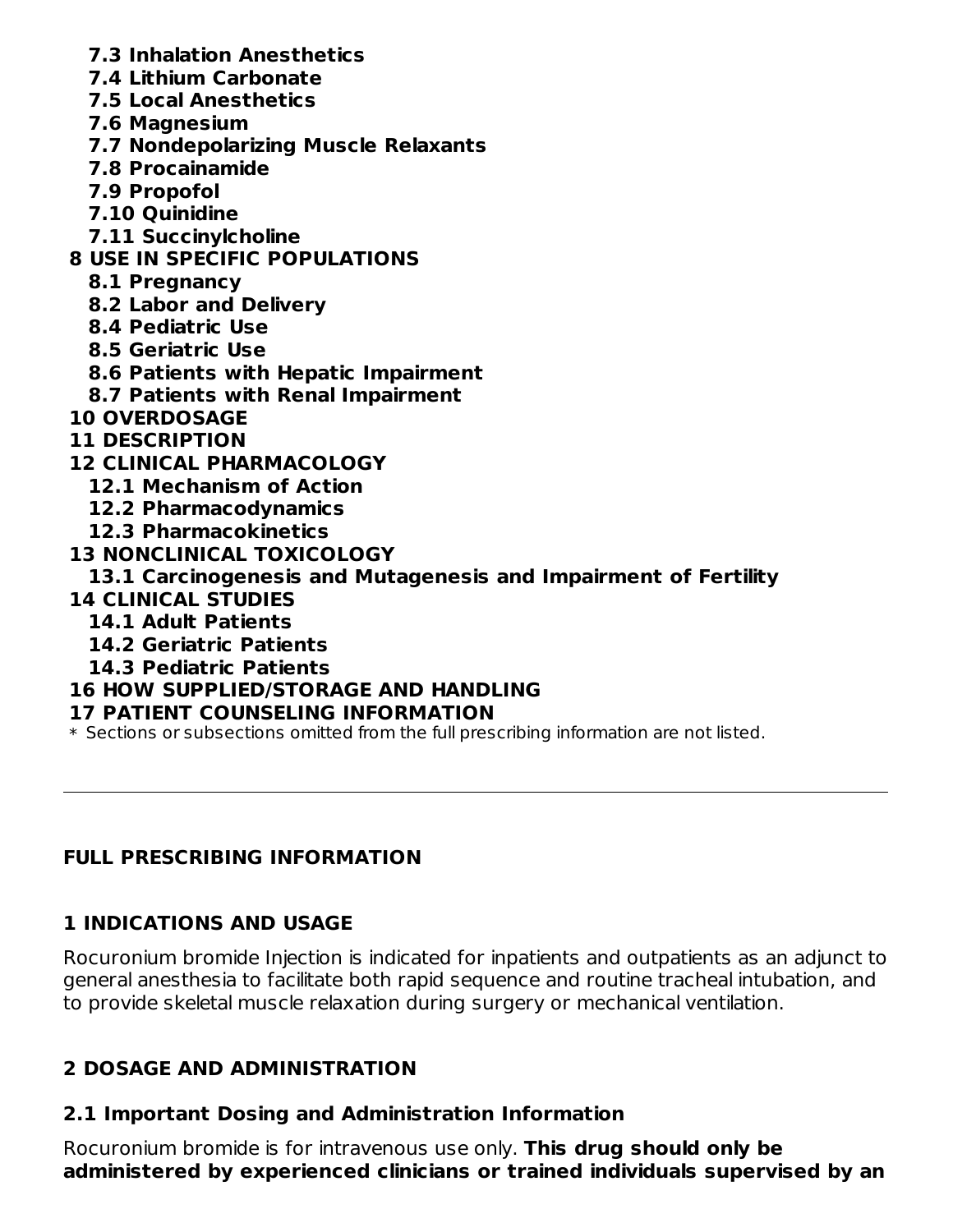**experienced clinician familiar with the use, actions, characteristics and complications of neuromuscular blocking agents. Doses of rocuronium bromide injection should be individualized and a peripheral nerve stimulator should be used to monitor drug effect, need for additional doses, adequacy of spontaneous recovery or antagonism, and to decrease the complications of overdosage if additional doses are administered.**

The dosage information which follows is derived from studies based upon units of drug per unit of body weight. It is intended to serve as an initial guide to clinicians familiar with other neuromuscular blocking agents to acquire experience with rocuronium bromide.

In patients in whom potentiation of, or resistance to, neuromuscular block is anticipated, a dose adjustment should be considered *[see Dosage and Administration (2.6)*, Warnings and Precautions (5.10, 5.13), Drug Interactions (7.2, 7.3, 7.4, 7.5, 7.6, 7.8, 7.10), and Use in Specific Populations (8.6)].

### Risk of Medication Errors

Accidental administration of neuromuscular blocking agents may be fatal. Store Rocuronium bromide Injection with the cap and ferrule intact and in a manner that minimizes the possibility of selecting the wrong product [see Warnings and Precautions (5.3)].

# **2.2 Dose for Tracheal Intubation**

The recommended initial dose of rocuronium bromide, regardless of anesthetic technique, is 0.6 mg/kg.

Neuromuscular block sufficient for intubation (80% block or greater) is attained in a median (range) time of 1 (0.4 - 6) minute(s) and most patients have intubation completed within 2 minutes. Maximum blockade is achieved in most patients in less than 3 minutes. This dose may be expected to provide 31 (15 - 85) minutes of clinical relaxation under opioid/nitrous oxide/oxygen anesthesia. Under halothane, isoflurane, and enflurane anesthesia, some extension of the period of clinical relaxation should be expected [see Drug Interactions (7.3)].

A lower dose of rocuronium bromide (0.45 mg/kg) may be used. Neuromuscular block sufficient for intubation (80% block or greater) is attained in a median (range) time of 1.3 (0.8 - 6.2) minute(s) and most patients have intubation completed within 2 minutes. Maximum blockade is achieved in most patients in less than 4 minutes. This dose may be expected to provide 22 (12 - 31) minutes of clinical relaxation under opioid/nitrous oxide/oxygen anesthesia. Patients receiving this low dose of 0.45 mg/kg who achieve less than 90% block (about 16% of these patients) may have a more rapid time to 25% recovery, 12 to 15 minutes.

A large bolus dose of 0.9 or 1.2 mg/kg can be administered under opioid/nitrous oxide/oxygen anesthesia without adverse effects to the cardiovascular system [see Clinical Pharmacology (12.2)].

# **2.3 Rapid Sequence Intubation**

In appropriately premedicated and adequately anesthetized patients, rocuronium bromide 0.6 to 1.2 mg/kg will provide excellent or good intubating conditions in most patients in less than 2 minutes [see Clinical Studies (14.1)].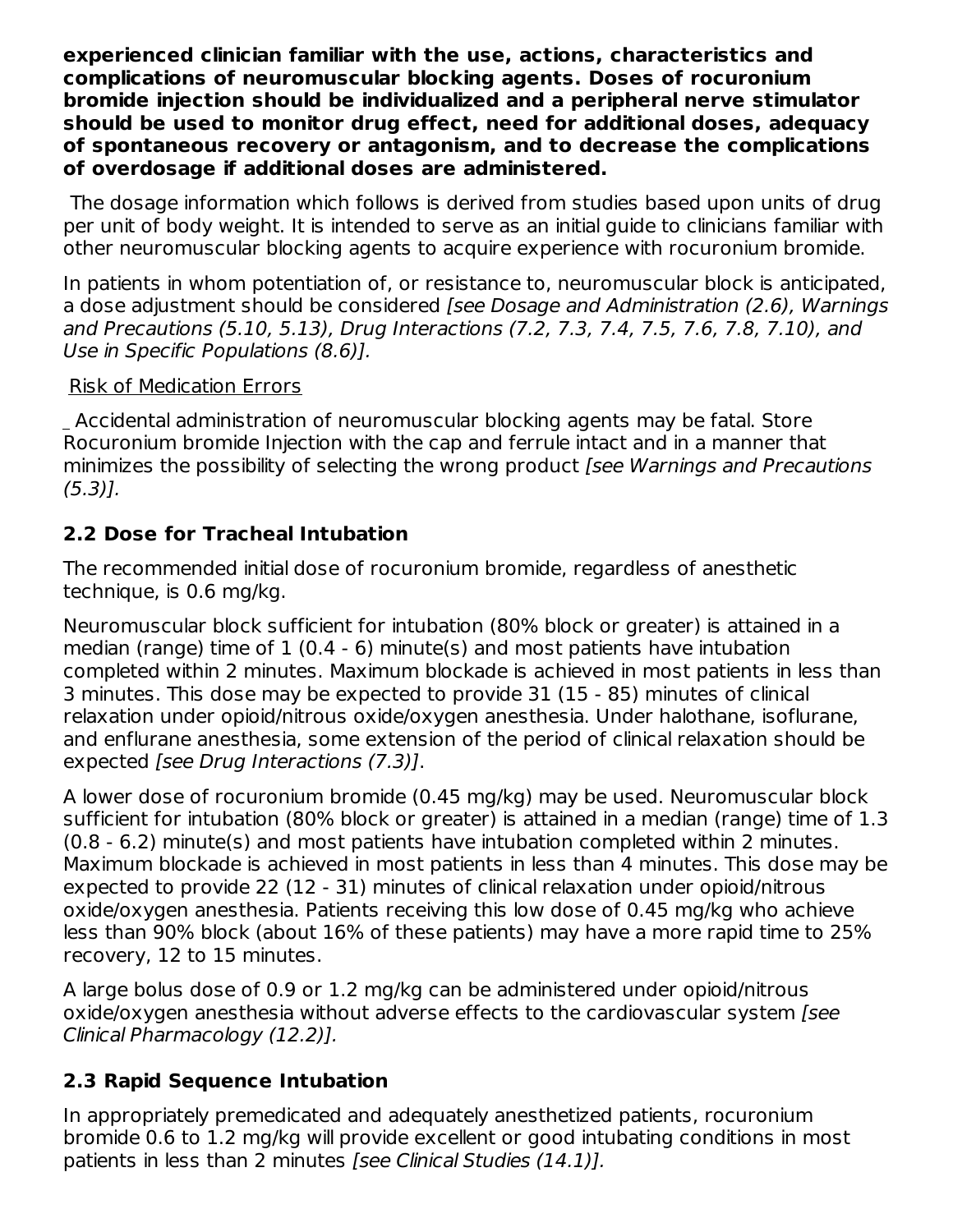# **2.4 Maintenance Dosing**

Maintenance doses of 0.1, 0.15, and 0.2 mg/kg rocuronium bromide, administered at 25% recovery of control T $_{\rm 1}$  (defined as 3 twitches of train-of-four), provide a median (range) of 12 (2 to 31), 17 (6 to 50), and 24 (7 to 69) minutes of clinical duration under opioid/nitrous oxide/oxygen anesthesia [see Clinical Pharmacology (12.2)]. In all cases, dosing should be guided based on the clinical duration following initial dose or prior maintenance dose and not administered until recovery of neuromuscular function is evident. A clinically insignificant cumulation of effect with repetitive maintenance dosing has been observed [see Clinical Pharmacology (12.2)].

# **2.5 Use by Continuous Infusion**

Infusion at an initial rate of 10 to 12 mcg/kg/min of rocuronium bromide should be initiated only after early evidence of spontaneous recovery from an intubating dose. Due to rapid redistribution *[see Clinical Pharmacology (12.3)]* and the associated rapid spontaneous recovery, initiation of the infusion after substantial return of neuromuscular function (more than 10% of control T1), may necessitate additional bolus doses to maintain adequate block for surgery.

Upon reaching the desired level of neuromuscular block, the infusion of rocuronium bromide must be individualized for each patient. The rate of administration should be adjusted according to the patient's twitch response as monitored with the use of a peripheral nerve stimulator. In clinical trials, infusion rates have ranged from 4 to 16 mcg/kg/min.

Inhalation anesthetics, particularly enflurane and isoflurane, may enhance the neuromuscular blocking action of nondepolarizing muscle relaxants. In the presence of steady-state concentrations of enflurane or isoflurane, it may be necessary to reduce the rate of infusion by 30 to 50%, at 45 to 60 minutes after the intubating dose.

Spontaneous recovery and reversal of neuromuscular blockade following discontinuation of rocuronium bromide infusion may be expected to proceed at rates comparable to that following comparable total doses administered by repetitive bolus injections [see Clinical Pharmacology (12.2)].

Infusion solutions of rocuronium bromide can be prepared by mixing rocuronium bromide with an appropriate infusion solution such as 5% glucose in water or lactated Ringers [see Dosage and Administration (2.7)]. These infusion solutions should be used within 24 hours of mixing. Unused portions of infusion solutions should be discarded.

Infusion rates of rocuronium bromide can be individualized for each patient using the following tables for three different concentrations of rocuronium bromide solution as guidelines:

# **TABLE 1: Infusion Rates Using Rocuronium Bromide Injection (0.5 mg/mL)\***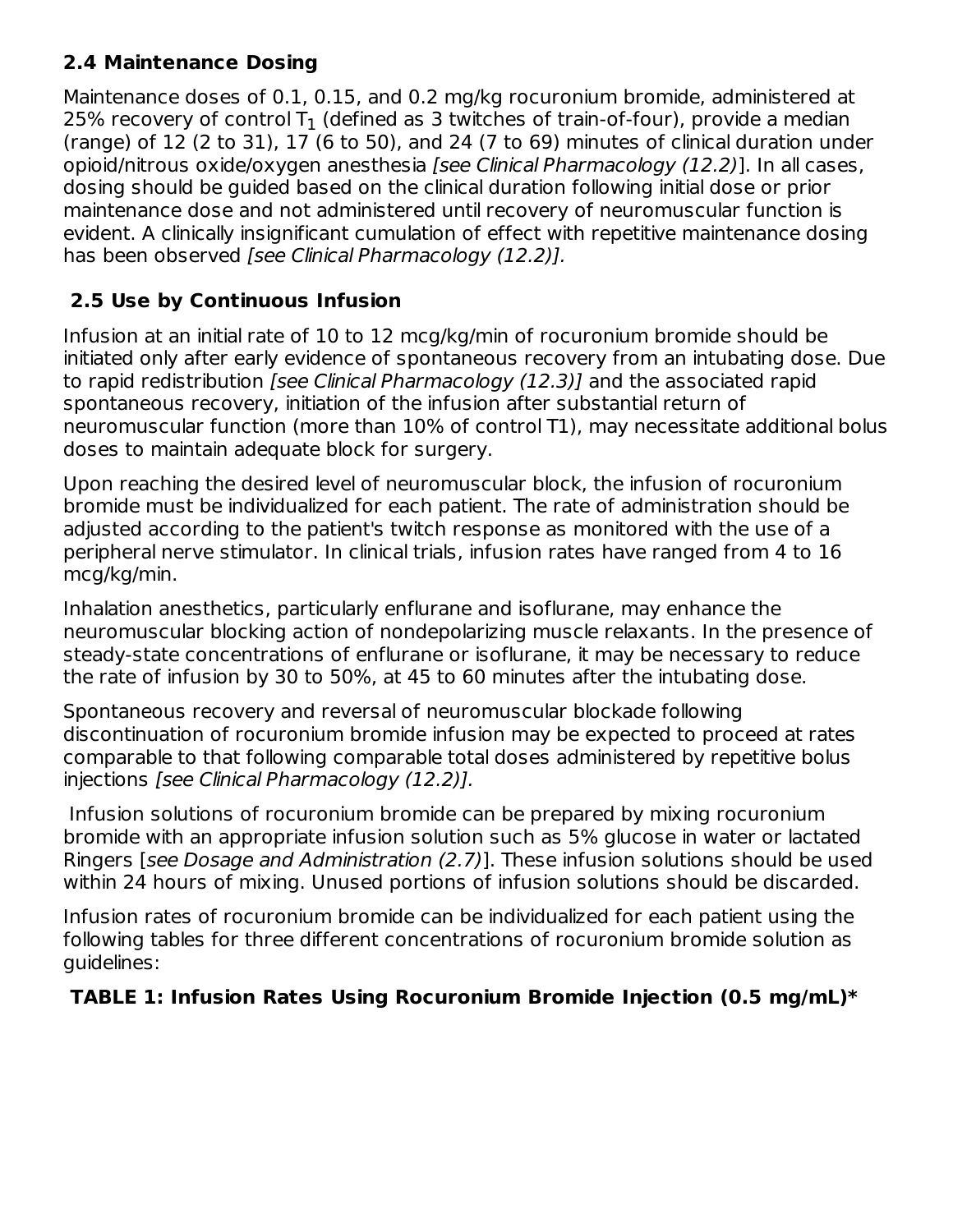|      | Patient<br>Weight |      |    |      |      |      | Drug Delivery Rate (mcg/kg/min) |     |       |       |       |
|------|-------------------|------|----|------|------|------|---------------------------------|-----|-------|-------|-------|
|      |                   | 4    | 5  | 6    |      | 8    | 9                               | 10  | 12    | 14    | 16    |
| (kg) | lbs)              |      |    |      |      |      | Infusion Delivery Rate (mL/hr)  |     |       |       |       |
| 10   | 22                | 4,8  | 6  | 7.2  | 8.4  | 9.6  | 10.8                            | 12  | 14.4  | 16.8  | 19.2  |
| 15   | 33                | 7.2  | 9  | 10.8 | 12.6 | 14.4 | 16.2                            | 18  | 21.6  | 25.2  | 28.8  |
| 20   | 44                | 9.6  | 12 | 14.4 | 16.8 | 19.2 | 21.6                            | 24  | 28.8  | 33.6  | 38.4  |
| 25   | 55                | 12   | 15 | 18   | 21   | 24   | 27                              | 30  | 36    | 42    | 48    |
| 35   | 77                | 16.8 | 21 | 25.2 | 29.4 | 33.6 | 37.8                            | 42  | 50.4  | 58.8  | 67.2  |
| 50   | 110               | 24   | 30 | 36   | 42   | 48   | 54                              | 60  | 72    | 84    | 96    |
| 60   | 132               | 28.8 | 36 | 43.2 | 50.4 | 57.6 | 64.8                            | 72  | 86.4  | 100.8 | 115.2 |
| 70   | 154               | 33.6 | 42 | 50.4 | 58.8 | 67.2 | 75.6                            | 84  | 100.8 | 117.6 | 134.4 |
| 80   | 176               | 38.4 | 48 | 57.6 | 67.2 | 76.8 | 86.4                            | 96  | 115.2 | 134.4 | 153.6 |
| 90   | 198               | 43.2 | 54 | 64.8 | 75.6 | 86.4 | 97.2                            | 108 | 129.6 | 151.2 | 172.8 |
| 100  | 220               | 48   | 60 | 72   | 84   | 96   | 108                             | 120 | 144   | 168   | 192   |

\*50 mg rocuronium bromide in 100 mL solution

### **TABLE 2: Infusion Rates Using Rocuronium Bromide Injection (1 mg/mL)\***

|      | Patient<br>Weight | Drug Delivery Rate (mcg/kg/min) |      |      |      |      |                                |    |      |      |      |
|------|-------------------|---------------------------------|------|------|------|------|--------------------------------|----|------|------|------|
|      |                   | 4                               | 5    | 6    |      | 8    | 9                              | 10 | 12   | 14   | 16   |
| (kg) | (lbs)             |                                 |      |      |      |      | Infusion Delivery Rate (mL/hr) |    |      |      |      |
| 10   | 22                | 2.4                             | Э    | 3.6  | 4.2  | 4.8  | 5.4                            | 6  | 7.2  | 8.4  | 9.6  |
| 15   | 33                | 3.6                             | 4.5  | 5.4  | 6.3  | 7.2  | 8.1                            | 9  | 10.8 | 12.6 | 14.4 |
| 20   | 44                | 4.8                             | 6    | 7.2  | 8.4  | 9.6  | 10.8                           | 12 | 14.4 | 16.8 | 19.2 |
| 25   | 55                | 6                               | 7.5  | 9    | 10.5 | 12   | 13.5                           | 15 | 18   | 21   | 24   |
| 35   | 77                | 84                              | 10.5 | 12.6 | 14.7 | 16.8 | 189                            | 21 | 25.2 | 29.4 | 33.6 |
| 50   | 110               | 12                              | 15   | 18   | 21   | 24   | 27                             | 30 | 36   | 42   | 48   |
| 60   | 132               | 14.4                            | 18   | 21.6 | 25.2 | 28.8 | 32.4                           | 36 | 43.2 | 50.4 | 57.6 |
| 70   | 154               | 16.8                            | 21   | 25.2 | 29.4 | 33.6 | 37.8                           | 42 | 50.4 | 58.8 | 67.2 |
| 80   | 176               | 19.2                            | 24   | 28.8 | 33.6 | 38.4 | 43.2                           | 48 | 57.6 | 67.2 | 76.8 |
| 90   | 198               | 21.6                            | 27   | 32.4 | 37.8 | 43.2 | 48.6                           | 54 | 64.8 | 75.6 | 86.4 |
| 100  | 220               | 24                              | 30   | 36   | 42   | 48   | 54                             | 60 | 72   | 84   | 96   |

\* 100 mg rocuronium bromide in 100 mL solution

**TABLE 3: Infusion Rates Using Rocuronium Bromide Injection (5 mg/mL)\***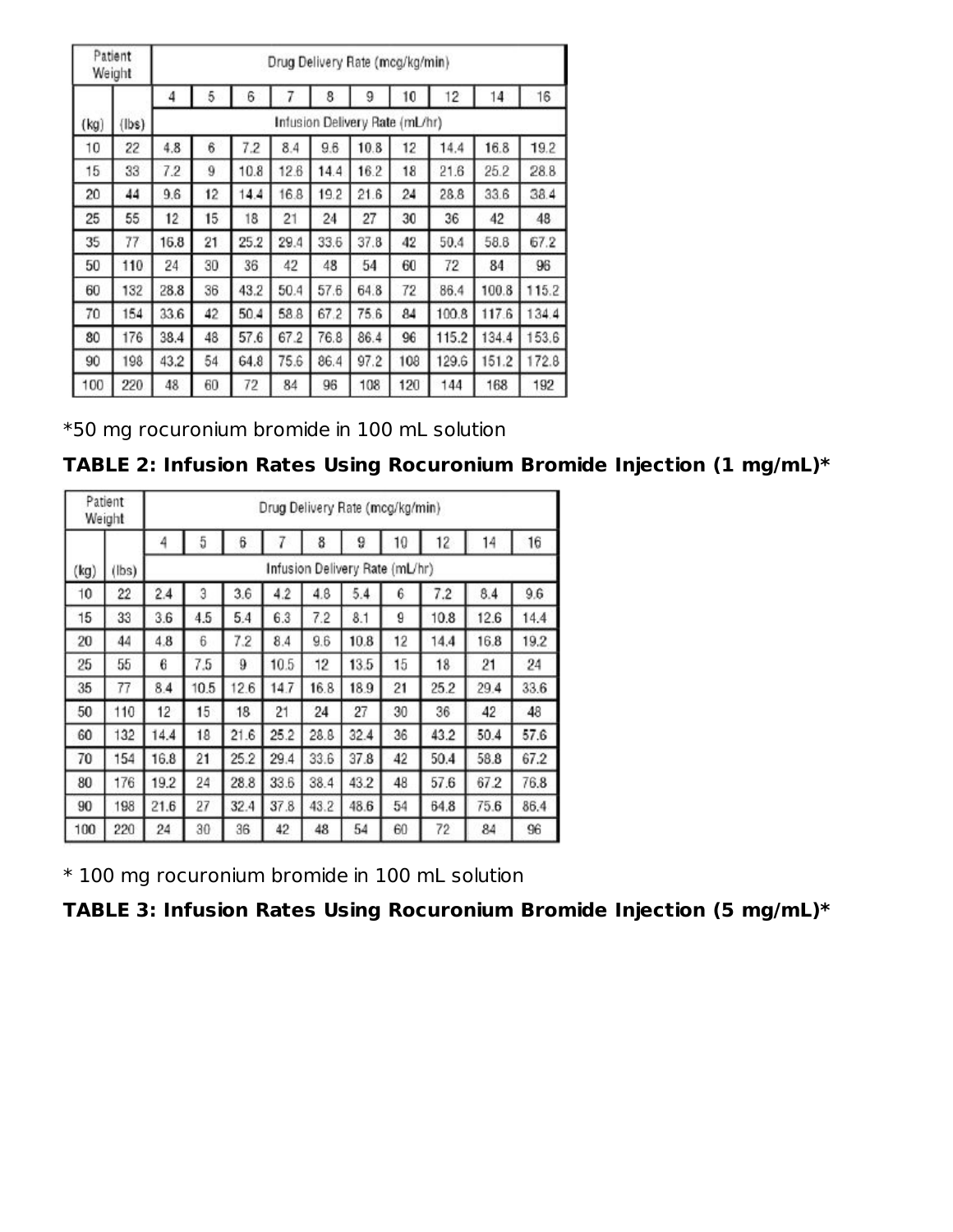|      | Patient<br>Weight |     |     |     |     |     | Drug Delivery Rate (mcg/kg/min) |      |      |      |      |
|------|-------------------|-----|-----|-----|-----|-----|---------------------------------|------|------|------|------|
|      |                   | 4   | 5   | 6   | 7   | 8   | 9                               | 10   | 12   | 14   | 16   |
| (kg) | $(\text{lbs})$    |     |     |     |     |     | Infusion Delivery Rate (mL/hr)  |      |      |      |      |
| 10   | 22                | 0.5 | 0.6 | 0.7 | 0.8 |     | 1.1                             | 1.2  | 1.4  | 1.7  | 1.9  |
| 15   | 33                | 0.7 | 0.9 | 1.1 | 1.3 | 1.4 | 1.6                             | 1.8  | 2.2  | 2.5  | 2.9  |
| 20   | 44                | 1   | 1.2 | 1.4 | 1.7 | 1.9 | 2.2                             | 2.4  | 2.9  | 3.4  | 3.8  |
| 25   | 55                | 1.2 | 1.5 | 1.8 | 2.1 | 2.4 | 2.7                             | 3    | 3.6  | 4.2  | 4.8  |
| 35   | 77                | 1.7 | 2.1 | 2.5 | 2.9 | 3.4 | 3.8                             | 4.2  | 5    | 5.9  | 6.7  |
| 50   | 110               | 2.4 | 3   | 3.6 | 4.2 | 4.8 | 5.4                             | 6    | 7.2  | 8.4  | 9.6  |
| 60   | 132               | 2.9 | 3.6 | 4.3 | 5   | 5.8 | 6.5                             | 7.2  | 8.6  | 10.1 | 11.5 |
| 70   | 154               | 3.4 | 4.2 | 5   | 5.9 | 6.7 | 7.6                             | 8.4  | 10.1 | 11.8 | 13.4 |
| 80   | 176               | 3.8 | 4.8 | 5.8 | 6.7 | 7.7 | 8.6                             | 9.6  | 11.5 | 13.4 | 15.4 |
| 90   | 198               | 4.3 | 5.4 | 6.5 | 7.6 | 8.6 | 9.7                             | 10.8 | 13   | 15.1 | 17.3 |
| 100  | 220               | 4.8 | 6   | 7.2 | 8.4 | 9.6 | 10.8                            | 12   | 14.4 | 16.8 | 19.2 |

\* 500 mg rocuronium bromide in 100 mL solution

# **2.6 Dosage in Specific Populations**

#### Pediatric Patients:

The recommended initial intubation dose of rocuronium bromide is 0.6 mg/kg; however, a lower dose of 0.45 mg/kg may be used depending on anesthetic technique and the age of the patient.

For sevoflurane (induction) rocuronium bromide doses of 0.45 mg/kg and 0.6 mg/kg in general produce excellent to good intubating conditions within 75 seconds. When halothane is used, a 0.6 mg/kg dose of rocuronium bromide resulted in excellent to good intubating conditions within 60 seconds.

The time to maximum block for an intubating dose was shortest in infants (28 days up to 3 months) and longest in neonates (birth to less than 28 days). The duration of clinical relaxation following an intubating dose is shortest in children (greater than 2 years up to 11 years) and longest in infants.

When sevoflurane is used for induction and isoflurane/nitrous oxide for maintenance of general anesthesia, maintenance dosing of rocuronium bromide can be administered as bolus doses of 0.15 mg/kg at reappearance of T3 in all pediatric age groups. Maintenance dosing can also be administered at the reappearance of T2 at a rate of 7 to 10 mcg/kg/min, with the lowest dose requirement for neonates (birth to less than 28 days) and the highest dose requirement for children (greater than 2 years up to 11 years).

When halothane is used for general anesthesia, patients ranging from 3 months old through adolescence can be administered rocuronium bromide maintenance doses of 0.075 to 0.125 mg/kg upon return of T1 to 0.25% to provide clinical relaxation for 7 to 10 minutes. Alternatively, a continuous infusion of rocuronium bromide initiated at a rate of 12 mcg/kg/min upon return of T1 to 10% (one twitch present in train-of-four), may also be used to maintain neuromuscular blockade in pediatric patients.

Additional information for administration to pediatric patients of all age groups is presented elsewhere in the label [see Clinical Pharmacology (12.2)].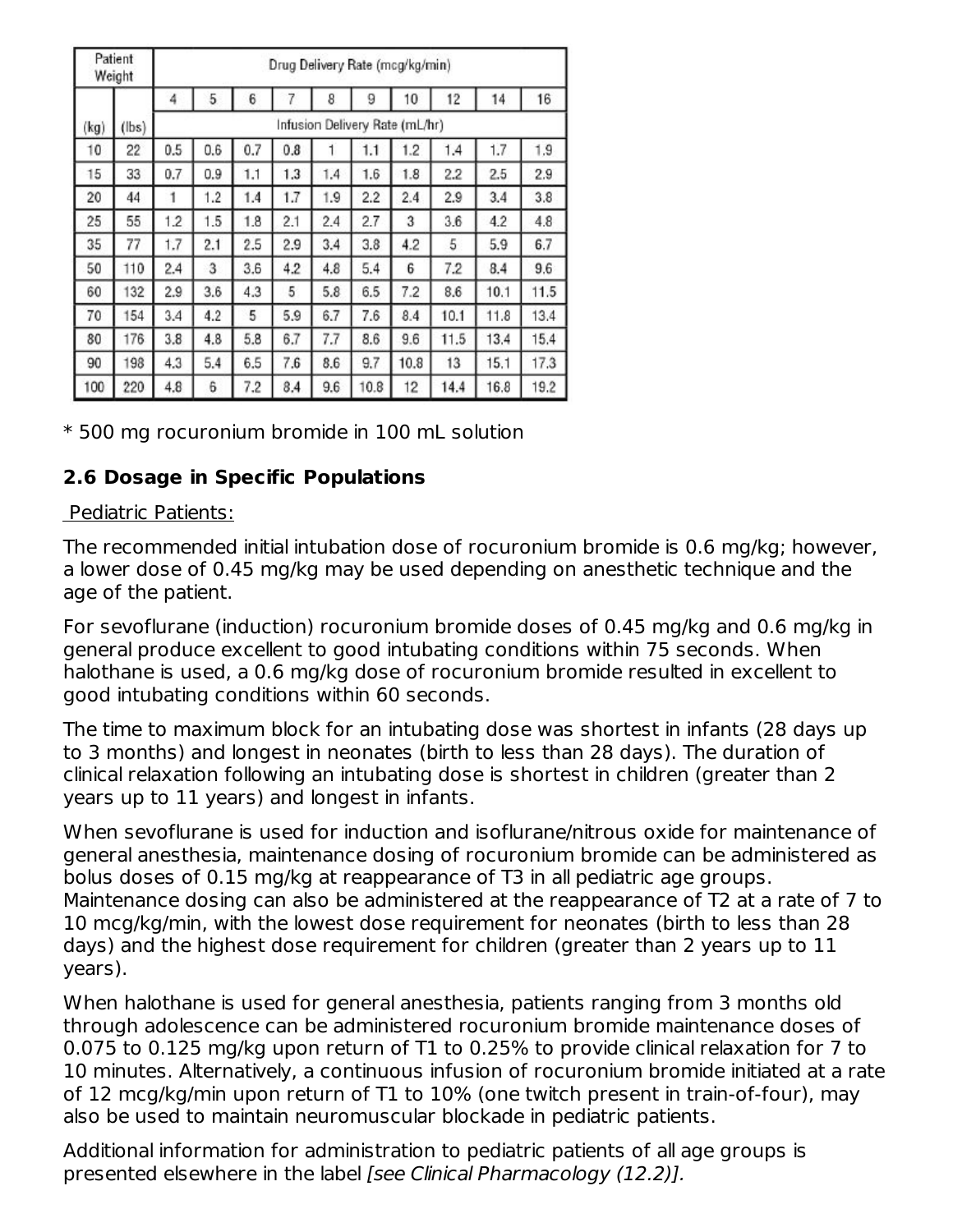The infusion of rocuronium bromide must be individualized for each patient. The rate of administration should be adjusted according to the patient's twitch response as monitored with the use of a peripheral nerve stimulator. Spontaneous recovery and reversal of neuromuscular blockade following discontinuation of rocuronium bromide infusion may be expected to proceed at rates comparable to that following similar total exposure to single bolus doses [see Clinical Pharmacology (12.2)].

Rocuronium bromide is not recommended for rapid sequence intubation in pediatric patients.

### Geriatric Patients:

Geriatric patients (65 years or older) exhibited a slightly prolonged median (range) clinical duration of 46 (22-73), 62 (49-75), and 94 (64-138) minutes under opioid/nitrous oxide/oxygen anesthesia following doses of 0.6, 0.9, and 1.2 mg/kg, respectively. No differences in duration of neuromuscular blockade following maintenance doses of rocuronium bromide were observed between these subjects and younger subjects, but greater sensitivity of some older individuals cannot be ruled out [see Clinical Pharmacology (12.2) and Clinical Studies (14.2)]. [See also Warnings and Precautions  $(5.5).$ 

Patients with Renal or Hepatic Impairment:

No differences from patients with normal hepatic and kidney function were observed for onset time at a dose of 0.6 mg/kg rocuronium bromide. When compared to patients with normal renal and hepatic function, the mean clinical duration is similar in patients with end-stage renal disease undergoing renal transplant, and is about 1.5 times longer in patients with hepatic disease. Patients with renal failure may have a greater variation in duration of effect [see Use in Specific Populations (8.6, 8.7) and Clinical Pharmacology (12.3)].

### Obese Patients:

In obese patients, the initial dose of rocuronium bromide 0.6 mg/kg should be based upon the patient's actual body weight [see Clinical Studies (14.1)].

An analysis across all US controlled clinical studies indicates that the pharmacodynamics of rocuronium bromide are not different between obese and non-obese patients when dosed based upon their actual body weight.

### Patients with Reduced Plasma Cholinesterase Activity:

Rocuronium metabolism does not depend on plasma cholinesterase so dosing adjustments are not needed in patients with reduced plasma cholinesterase activity.

### Patients with Prolonged Circulation Time:

Because higher doses of rocuronium bromide produce a longer duration of action, the initial dosage should usually not be increased in these patients to reduce onset time; instead, in these situations, when feasible, more time should be allowed for the drug to achieve onset of effect [see Warnings and Precautions (5.8)].

### Patients with Drugs or Conditions Causing Potentiation of Neuromuscular Block:

The neuromuscular blocking action of rocuronium bromide is potentiated by isoflurane and enflurane anesthesia. Potentiation is minimal when administration of the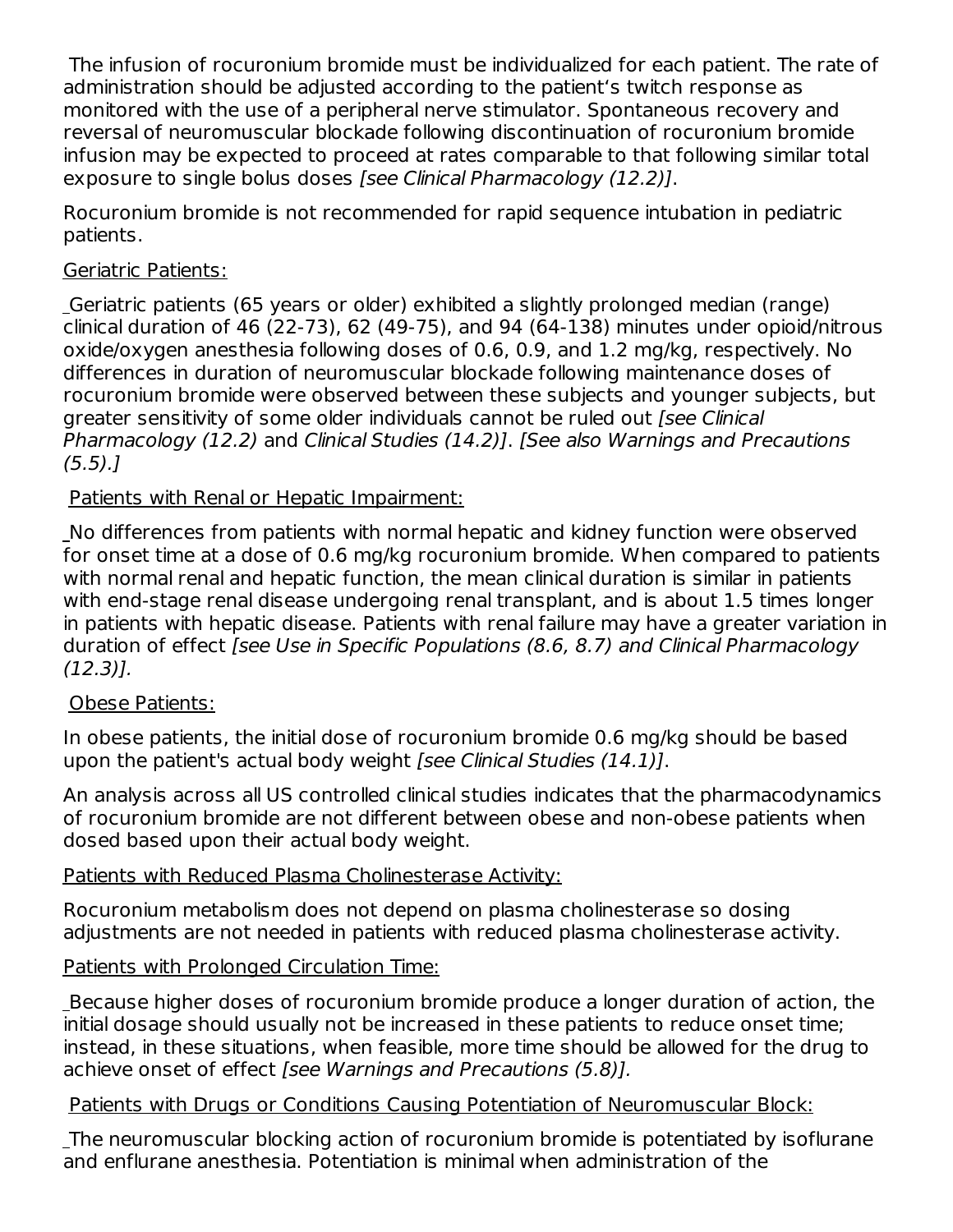recommended dose of rocuronium bromide occurs prior to the administration of these potent inhalation agents. The median clinical duration of a dose of 0.57 to 0.85 mg/kg was 34, 38, and 42 minutes under opioid/nitrous oxide/oxygen, enflurane and isoflurane maintenance anesthesia, respectively. During 1 to 2 hours of infusion, the infusion rate of rocuronium bromide required to maintain about 95% block was decreased by as much as 40% under enflurane and isoflurane anesthesia [see Drug Interactions (7.3)].

## **2.7 Preparation for Administration of Rocuronium Bromide**

Diluent Compatibility:

Rocuronium bromide is compatible in solution with:

| 0.9% NaCl solution   | sterile water for injection |
|----------------------|-----------------------------|
| 5% glucose in water  | lactated Ringers            |
| 5% glucose in saline |                             |

Rocuronium bromide is compatible in the above solutions at concentrations up to 5 mg/mL for 24 hours at

room temperature in plastic bags, glass bottles, and plastic syringe pumps.

Drug Admixture Incompatibility:

Rocuronium bromide is physically incompatible when mixed with the following drugs:

| amphotericin  | hydrocortisone sodium succinate |
|---------------|---------------------------------|
| amoxicillin   | insulin                         |
| azathioprine  | Intralipid                      |
| cefazolin     | ketorolac                       |
| cloxacillin   | lorazepam                       |
| dexamethasone | methohexital                    |
| diazepam      | methylprednisolone              |
| erythromycin  | thiopental                      |
| famotidine    | trimethoprim                    |
| furosemide    | vancomycin                      |
|               |                                 |

If rocuronium bromide is administered via the same infusion line that is also used for other drugs, it is important that this infusion line is adequately flushed between administration of rocuronium bromide and drugs for which incompatibility with rocuronium bromide has been demonstrated or for which compatibility with rocuronium bromide has not been established.

Infusion solutions should be used within 24 hours of mixing. Unused portions of infusion solutions should be discarded.

Rocuronium bromide should not be mixed with alkaline solutions [see Warnings and Precautions (5.11)].

Visual Inspection:

Parenteral drug products should be inspected visually for particulate matter and clarity prior to administration whenever solution and container permit. Do not use solution if particulate matter is present.

# **3 DOSAGE FORMS AND STRENGTHS**

Rocuronium bromide injection is available as

- 50 mg/5 mL (10mg/mL), multiple dose vials
- 100 mg/10 mL (10 mg/mL), multiple dose vials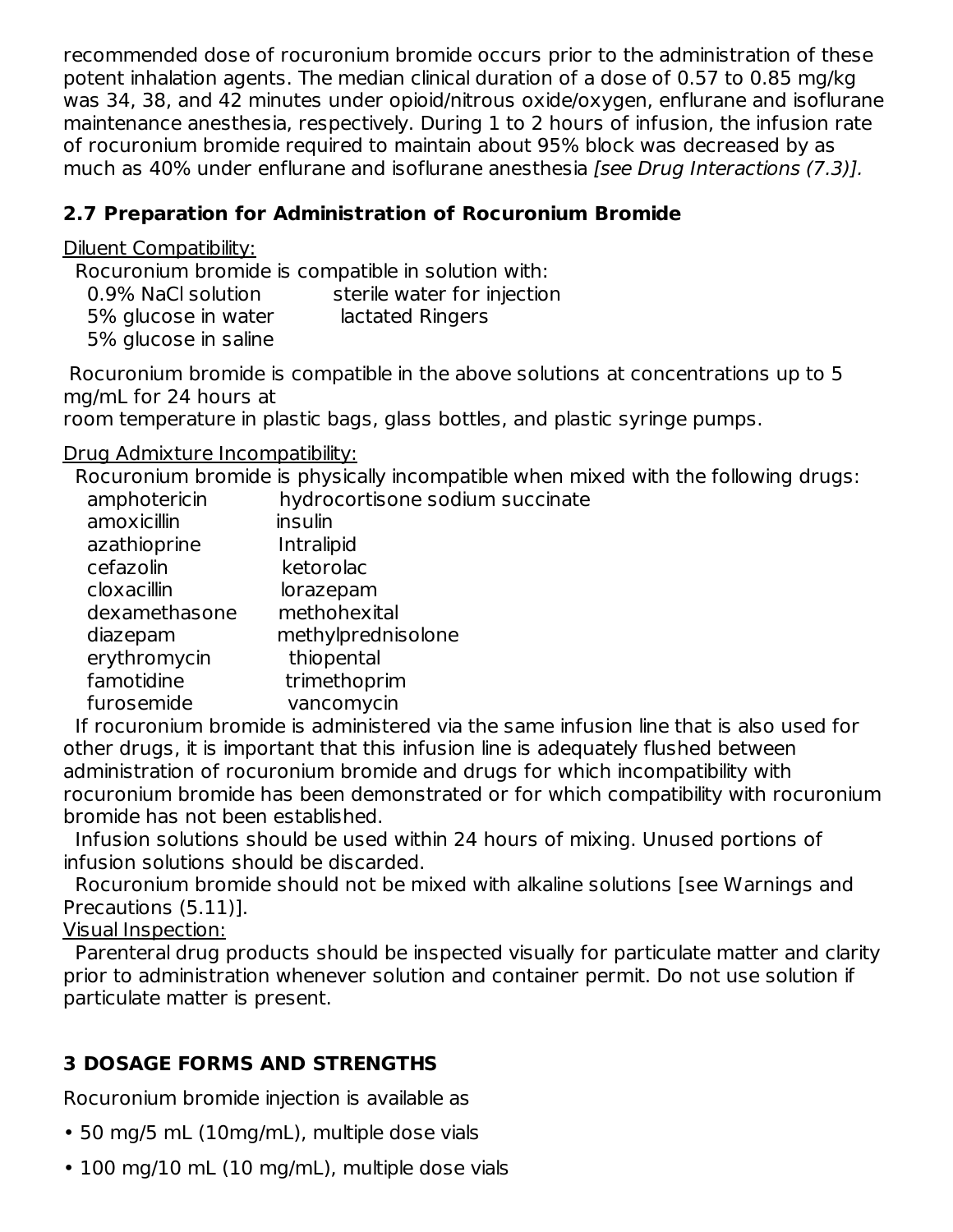# **4 CONTRAINDICATIONS**

Rocuronium bromide injection is contraindicated in patients known to have hypersensitivity (e.g., anaphylaxis) to rocuronium bromide or other neuromuscular blocking agents [see Warnings and Precautions (5.2)].

# **5 WARNINGS AND PRECAUTIONS**

### **5.1 Appropriate Administration and Monitoring**

Rocuronium bromide should be administered in carefully adjusted dosages by or under the supervision of experienced clinicians who are familiar with the drug's actions and the possible complications of its use. The drug should not be administered unless facilities for intubation, mechanical ventilation, oxygen therapy, and an antagonist are immediately available. It is recommended that clinicians administering neuromuscular blocking agents such as rocuronium bromide employ a peripheral nerve stimulator to monitor drug effect, need for additional doses, adequacy of spontaneous recovery or antagonism, and to decrease the complications of overdosage if additional doses are administered.

### **5.2 Anaphylaxis**

Severe anaphylactic reactions to neuromuscular blocking agents, including rocuronium bromide, have been reported. These reactions have, in some cases (including cases with rocuronium bromide), been life threatening. Due to the potential severity of these reactions, the necessary precautions, such as the immediate availability of appropriate emergency treatment, should be taken. Precautions should also be taken in those patients who have had previous anaphylactic reactions to other neuromuscular blocking agents, since cross-reactivity between neuromuscular blocking agents, both depolarizing and nondepolarizing, has been reported.

### **5.3 Risk of Death due to Medication Errors**

Administration of Rocuronium bromide Injection results in paralysis, which may lead to respiratory arrest and death, a progression that may be more likely to occur in a patient for whom it is not intended. Confirm proper selection of intended product and avoid confusion with other injectable solutions that are present in critical care and other clinical settings. If another healthcare provider is administering the product, ensure that the intended dose is clearly labeled and communicated.

### **5.4 Need for Adequate Anesthesia**

Rocuronium bromide has no known effect on consciousness, pain threshold, or cerebration. Therefore, its administration must be accompanied by adequate anesthesia or sedation.

### **5.5 Residual Paralysis**

In order to prevent complications resulting from residual paralysis, it is recommended to extubate only after the patient has recovered sufficiently from neuromuscular block.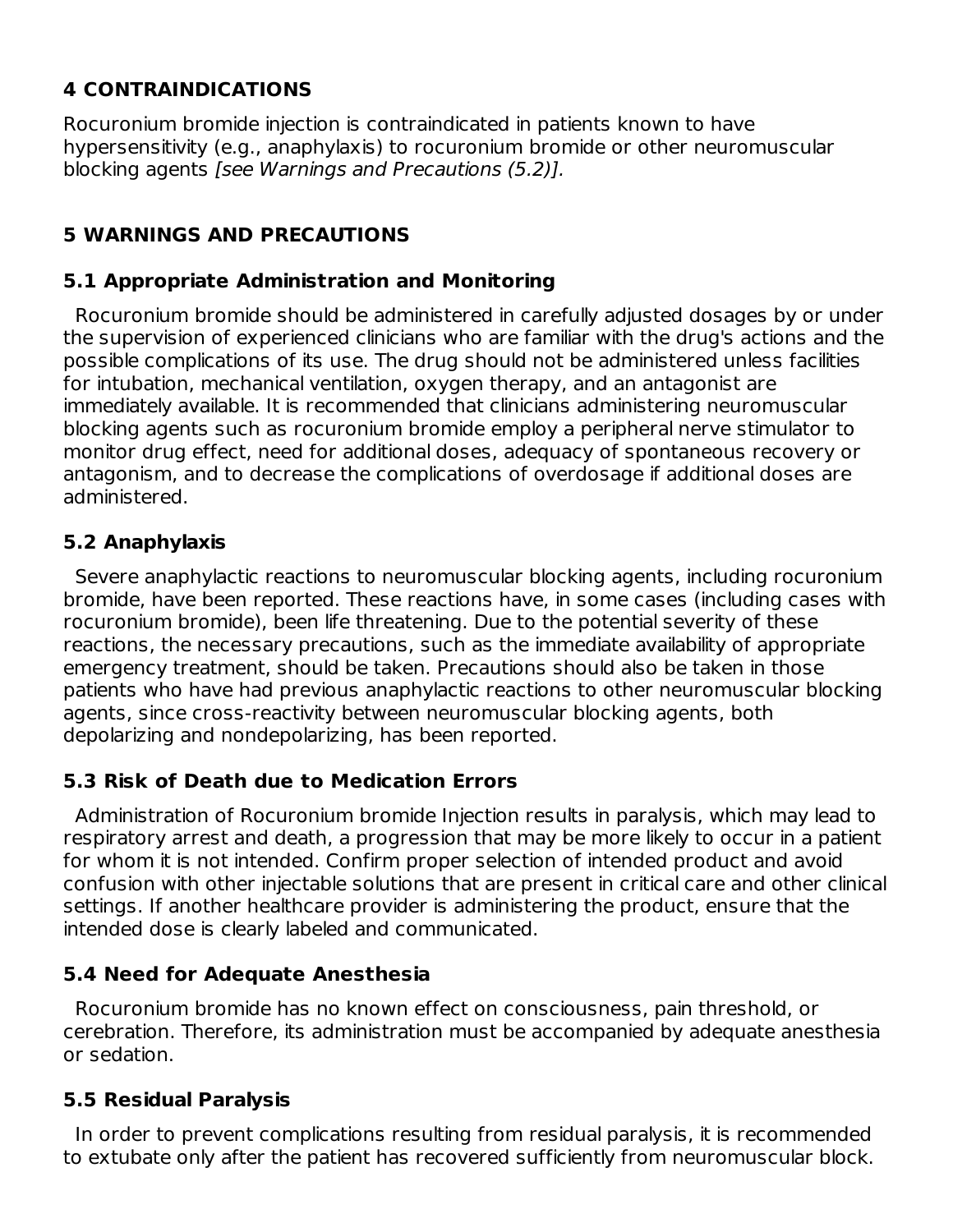Geriatric patients (65 years or older) may be at increased risk for residual neuromuscular block. Other factors which could cause residual paralysis after extubation in the post-operative phase (such as drug interactions or patient condition) should also be considered. If not used as part of standard clinical practice the use of a reversal agent should be considered, especially in those cases where residual paralysis is more likely to occur.

### **5.6 Long-Term Use in an Intensive Care Unit**

Rocuronium bromide has not been studied for long-term use in the intensive care unit (ICU). As with other nondepolarizing neuromuscular blocking drugs, apparent tolerance to rocuronium bromide may develop during chronic administration in the ICU. While the mechanism for development of this resistance is not known, receptor up-regulation may be a contributing factor. **It is strongly recommended that neuromuscular transmission be monitored continuously during administration and recovery with the help of a nerve stimulator. Additional doses of rocuronium bromide or any other neuromuscular blocking agent should not be given until there is a definite response (one twitch of the train-of-four) to nerve stimulation.** Prolonged paralysis and/or skeletal muscle weakness may be noted during initial attempts to wean from the ventilator patients who have chronically received neuromuscular blocking drugs in the ICU.

Myopathy after long-term administration of other nondepolarizing neuromuscular blocking agents in the ICU alone or in combination with corticosteroid therapy has been reported. Therefore, for patients receiving both neuromuscular blocking agents and corticosteroids, the period of use of the neuromuscular blocking agent should be limited as much as possible and only used in the setting where in the opinion of the prescribing physician, the specific advantages of the drug outweigh the risk.

# **5.7 Malignant Hyperthermia (MH)**

Rocuronium bromide has not been studied in MH-susceptible patients. Because rocuronium bromide is always used with other agents, and the occurrence of malignant hyperthermia during anesthesia is possible even in the absence of known triggering agents, clinicians should be familiar with early signs, confirmatory diagnosis, and treatment of malignant hyperthermia prior to the start of any anesthetic.

In an animal study in MH-susceptible swine, the administration of rocuronium bromide injection did not appear to trigger malignant hyperthermia.

# **5.8 Prolonged Circulation Time**

Conditions associated with an increased circulatory delayed time, e.g., cardiovascular disease or advanced age, may be associated with a delay in onset time [see Dosage and Administration (2.6)].

# **5.9 QT Interval Prolongation**

The overall analysis of ECG data in pediatric patients indicates that the concomitant use of rocuronium bromide with general anesthetic agents can prolong the QTc interval [see Clinical Studies (14.3)].

# **5.10 Conditions/Drugs Causing Potentiation of, or Resistance to,**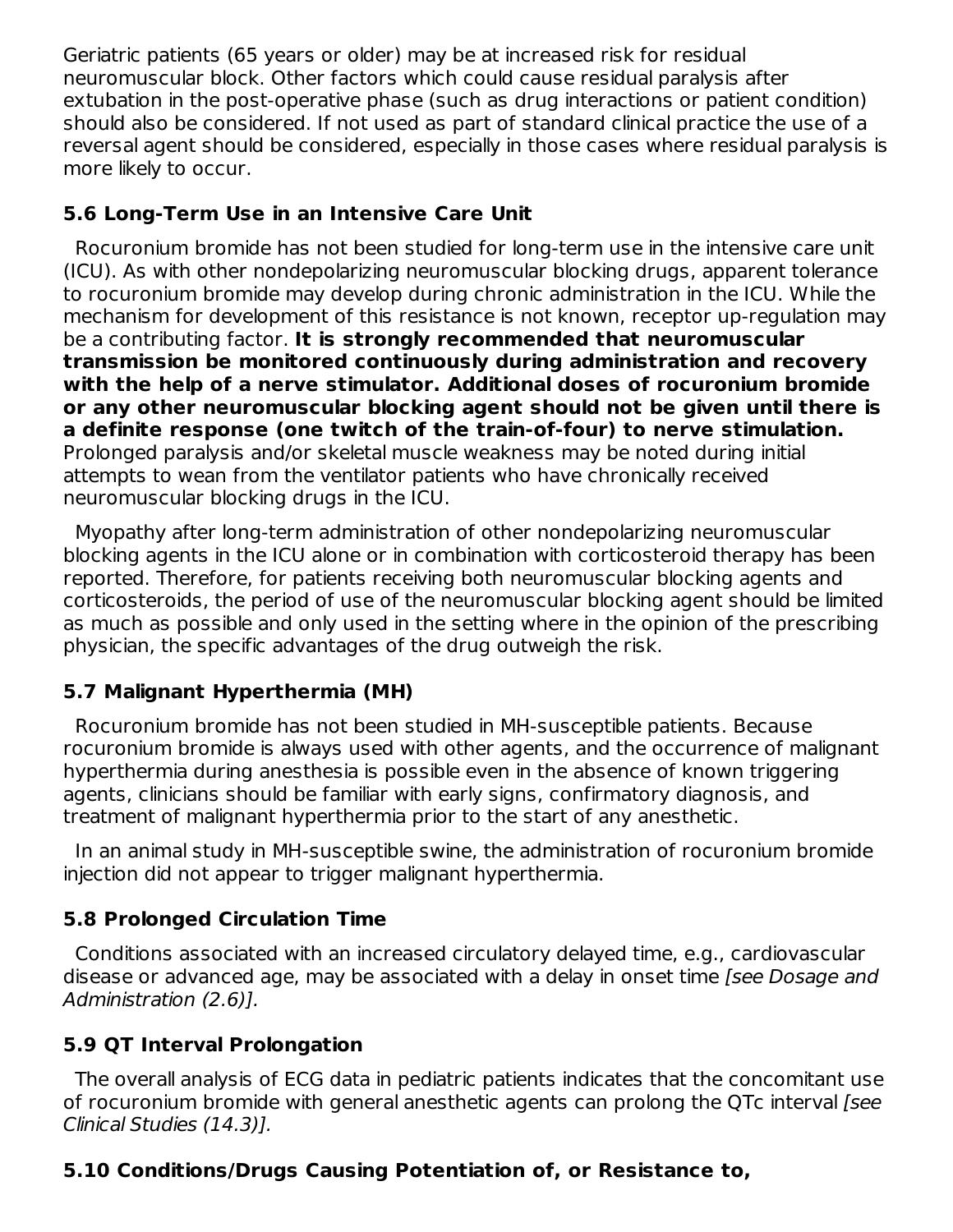#### **Neuromuscular Block**

#### Potentiation:

Nondepolarizing neuromuscular blocking agents have been found to exhibit profound neuromuscular blocking effects in cachectic or debilitated patients, patients with neuromuscular diseases, and patients with carcinomatosis.

Certain inhalation anesthetics, particularly enflurane and isoflurane, antibiotics, magnesium salts, lithium, local anesthetics, procainamide, and quinidine have been shown to increase the duration of neuromuscular block and decrease infusion requirements of neuromuscular blocking agents [see Drug Interactions (7.3)].

In these or other patients in whom potentiation of neuromuscular block or difficulty with reversal may be anticipated, a decrease from the recommended initial dose of rocuronium bromide should be considered [see Dosage and Administration (2.6)].

#### Resistance:

Resistance to nondepolarizing agents, consistent with up-regulation of skeletal muscle acetylcholine receptors, is associated with burns, disuse atrophy, denervation, and direct muscle trauma. Receptor up-regulation may also contribute to the resistance to nondepolarizing muscle relaxants which sometimes develops in patients with cerebral palsy, patients chronically receiving anticonvulsant agents such as carbamazepine or phenytoin, or with chronic exposure to nondepolarizing agents. When rocuronium bromide is administered to these patients, shorter durations of neuromuscular block may occur, and infusion rates may be higher due to the development of resistance to nondepolarizing muscle relaxants.

#### Potentiation or Resistance:

Severe acid-base and/or electrolyte abnormalities may potentiate or cause resistance to the neuromuscular blocking action of rocuronium bromide. No data are available in such patients and no dosing recommendations can be made.

Rocuronium bromide-induced neuromuscular blockade was modified by alkalosis and acidosis in experimental pigs. Both respiratory and metabolic acidosis prolonged the recovery time. The potency of rocuronium bromide was significantly enhanced in metabolic acidosis and alkalosis, but was reduced in respiratory alkalosis. In addition, experience with other drugs has suggested that acute (e.g., diarrhea) or chronic (e.g., adrenocortical insufficiency) electrolyte imbalance may alter neuromuscular blockade. Since electrolyte imbalance and acid-base imbalance are usually mixed, either enhancement or inhibition may occur.

### **5.11 Incompatibility with Alkaline Solutions**

Rocuronium bromide, which has an acid pH, should not be mixed with alkaline solutions (e.g., barbiturate solutions) in the same syringe or administered simultaneously during intravenous infusion through the same needle.

### **5.12 Increase in Pulmonary Vascular Resistance**

Rocuronium bromide may be associated with increased pulmonary vascular resistance, so caution is appropriate in patients with pulmonary hypertension or valvular heart disease [see Clinical Studies (14.1)].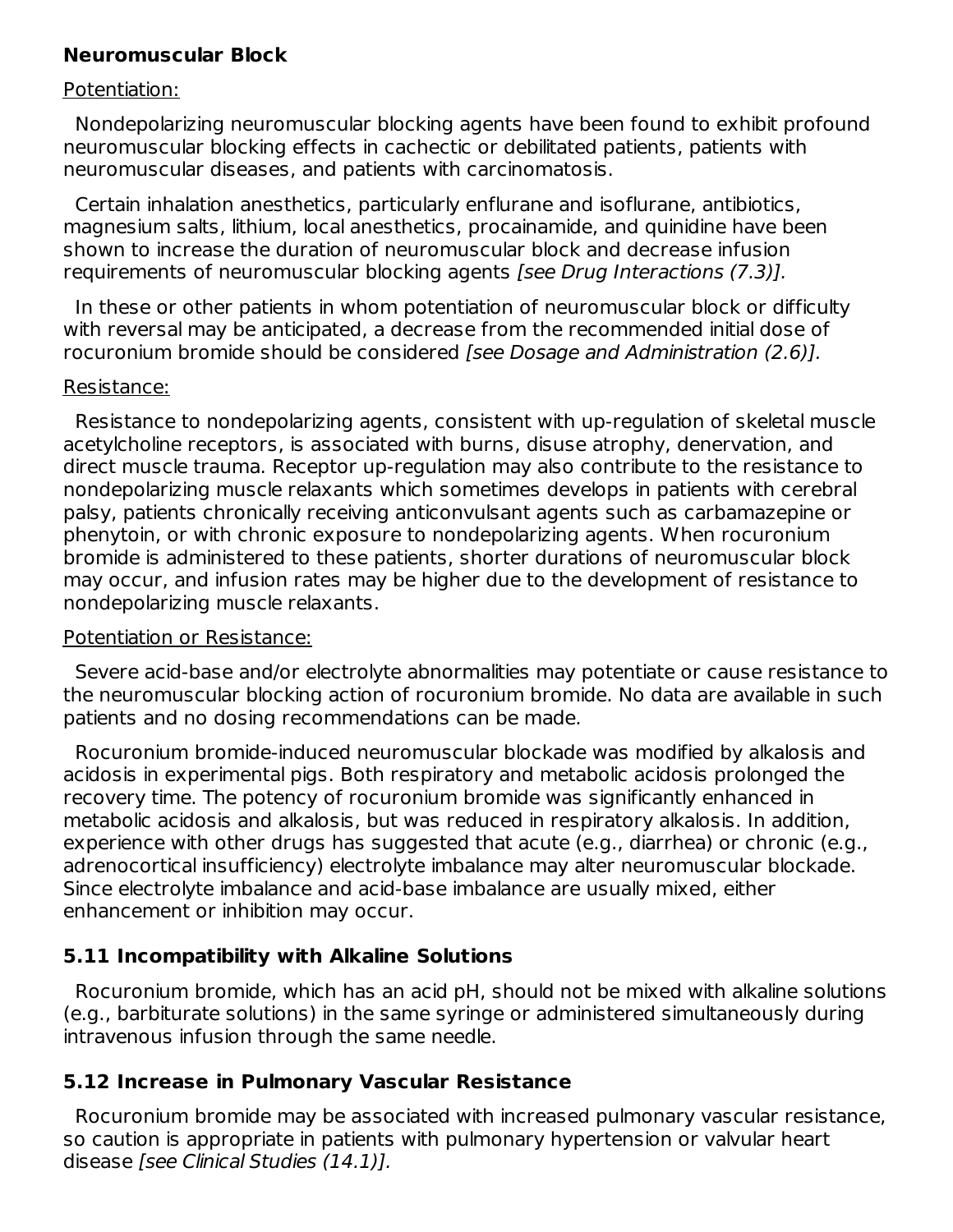### **5.13 Use In Patients with Myasthenia**

In patients with myasthenia gravis or myasthenic (Eaton-Lambert) syndrome, small doses of nondepolarizing neuromuscular blocking agents may have profound effects. In such patients, a peripheral nerve stimulator and use of a small test dose may be of value in monitoring the response to administration of muscle relaxants.

### **5.14 Extravasation**

If extravasation occurs, it may be associated with signs or symptoms of local irritation. The injection or infusion should be terminated immediately and restarted in another vein.

### **6 ADVERSE REACTIONS**

In clinical trials, the most common adverse reactions (2%) are transient hypotension and hypertension.

The following adverse reactions are described, or described in greater detail, in other sections:

- Anaphylaxis [see Warnings and Precautions (5.2)]
- Residual paralysis [seeWarnings and Precautions (5.5)]
- Myopathy [see Warnings and Precautions (5.6)]
- Increased pulmonary vascular resistance [see Warnings and Precautions (5.12)]

# **6.1 Clinical Trials Experience**

Because clinical trials are conducted under widely varying conditions, adverse reaction rates observed in the clinical trials of a drug cannot be directly compared to rates in the clinical trials of another drug and may not reflect the rates observed in practice.

Clinical studies in the U.S. (n=1137) and Europe (n=1394) totaled 2531 patients. The patients exposed in the U.S. clinical studies provide the basis for calculation of adverse reaction rates. The following adverse reactions were reported in patients administered rocuronium bromide (all events judged by investigators during the clinical trials to have a possible causal relationship):

Adverse reactions in greater than 1% of patients: None

Adverse reactions in less than 1% of patients (probably related or relationship unknown):

Cardiovascular: arrhythmia, abnormal electrocardiogram, tachycardia

Digestive: nausea, vomiting

Respiratory: asthma (bronchospasm, wheezing, or rhonchi), hiccup

Skin and Appendages: rash, injection site edema, pruritus

In the European studies, the most commonly reported reactions were transient hypotension (2%) and hypertension (2%); these are in greater frequency than the U.S. studies (0.1% and 0.1%). Changes in heart rate and blood pressure were defined differently from in the U.S. studies in which changes in cardiovascular parameters were not considered as adverse events unless judged by the investigator as unexpected, clinically significant, or thought to be histamine related.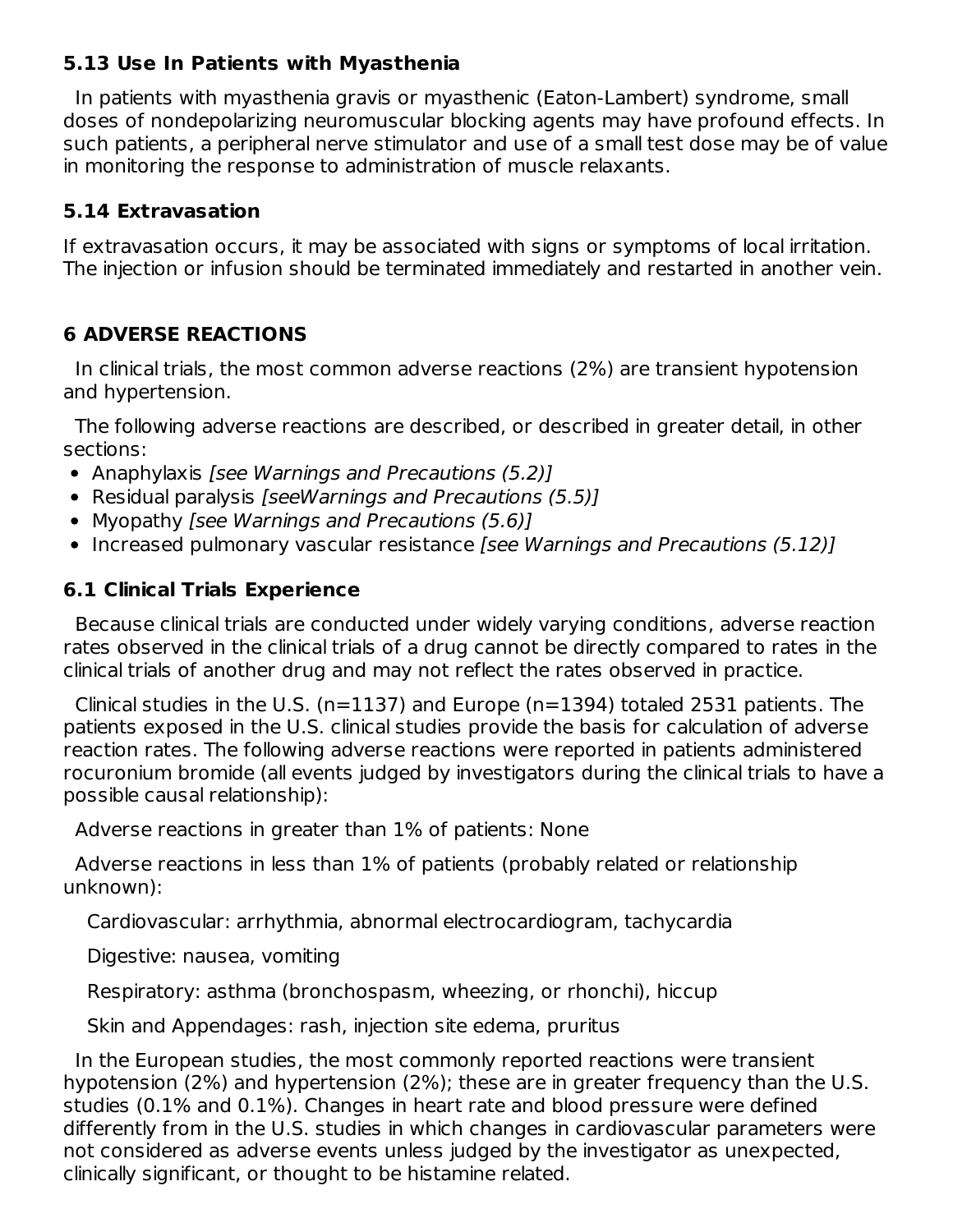In a clinical study in patients with clinically significant cardiovascular disease undergoing coronary artery bypass graft, hypertension and tachycardia were reported in some patients, but these occurrences were less frequent in patients receiving beta or calcium channel-blocking drugs. In some patients, rocuronium bromide was associated with transient increases (30% or greater) in pulmonary vascular resistance. In another clinical study of patients undergoing abdominal aortic surgery, transient increases (30% or greater) in pulmonary vascular resistance were observed in about 24% of patients receiving rocuronium bromide 0.6 or 0.9 mg/kg.

In pediatric patient studies worldwide (n=704), tachycardia occurred at an incidence of 5.3% (n=37), and it was judged by the investigator as related in 10 cases (1.4%).

# **6.2 Postmarketing Experience**

The following adverse reactions have been identified during post-approval use of rocuronium bromide. Because these reactions are reported voluntarily from a population of uncertain size, it is not always possible to reliable estimate their frequency or establish a casual relationship to drug exposure.

Immune system disorders: In clinical practice, there have been reports of severe allergic reactions (anaphylactic and anaphylactoid reactions and shock) with rocuronium bromide, including some that have been life-threatening and fatal [see Warnings and Precautions (5.2)].

General disorders and administration site conditions: There have been reports of malignant hyperthermia with the use of rocuronium bromide [see Warnings and precautions (5.7)].

# **7 DRUG INTERACTIONS**

# **7.1 Antibiotics**

Drugs which may enhance the neuromuscular blocking action of nondepolarizing agents such as rocuronium bromide include certain antibiotics (e.g., aminoglycosides; vancomycin; tetracyclines; bacitracin; polymyxins; colistin; and sodium colistimethate). If these antibiotics are used in conjunction with rocuronium bromide, prolongation of neuromuscular block may occur.

### **7.2 Anticonvulsants**

In 2 of 4 patients receiving chronic anticonvulsant therapy, apparent resistance to the effects of rocuronium bromide was observed in the form of diminished magnitude of neuromuscular block, or shortened clinical duration. As with other nondepolarizing neuromuscular blocking drugs, if rocuronium bromide is administered to patients chronically receiving anticonvulsant agents such as carbamazepine or phenytoin, shorter durations of neuromuscular block may occur and infusion rates may be higher due to the development of resistance to nondepolarizing muscle relaxants. While the mechanism for development of this resistance is not known, receptor up-regulation may be a contributing factor [see Warnings and Precautions (5.10)].

# **7.3 Inhalation Anesthetics**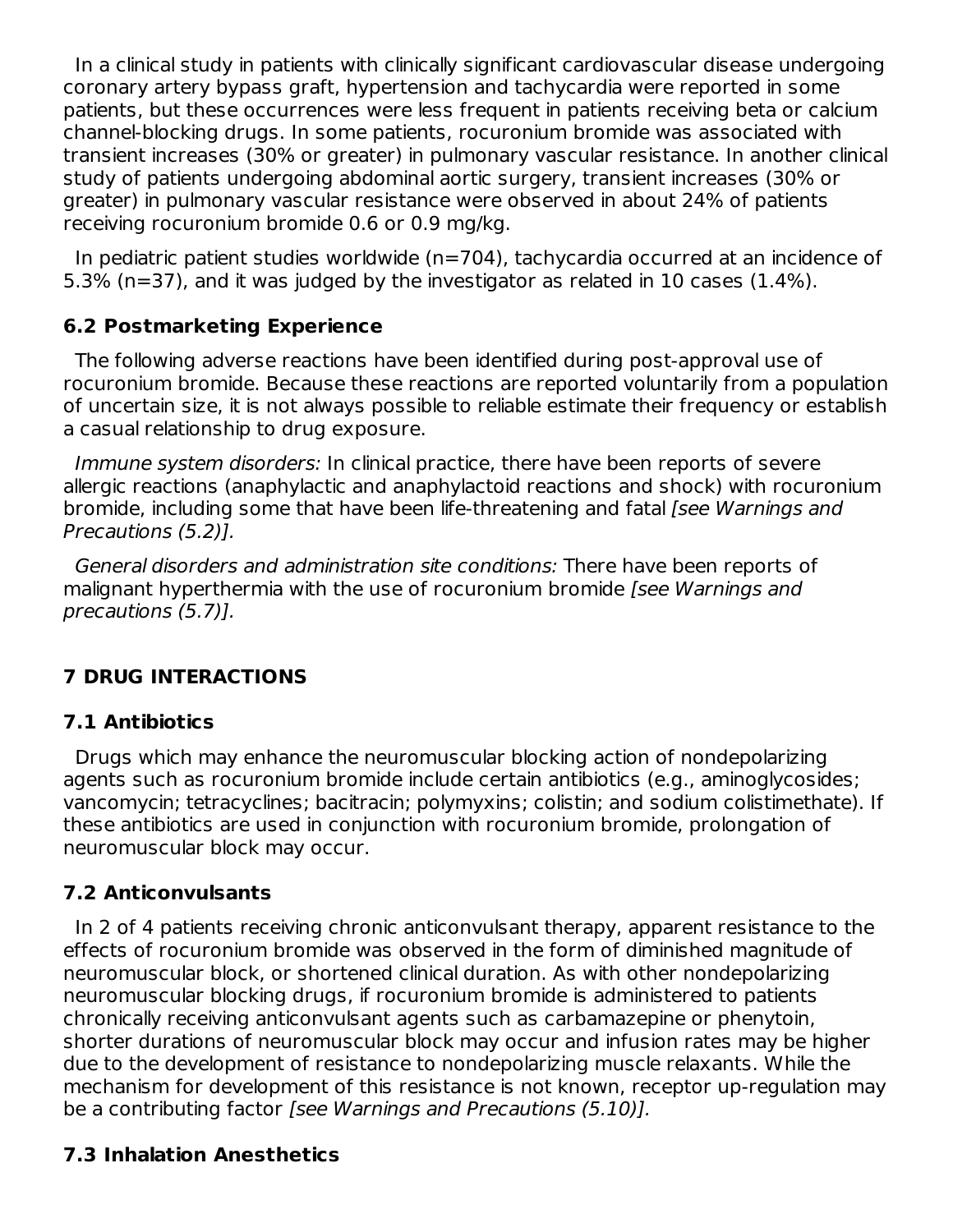Use of inhalation anesthetics has been shown to enhance the activity of other neuromuscular blocking agents (enflurane > isoflurane > halothane).

Isoflurane and enflurane may also prolong the duration of action of initial and maintenance doses of rocuronium bromide and decrease the average infusion requirement of rocuronium bromide by 40% compared to opioid/nitrous oxide/oxygen anesthesia. No definite interaction between rocuronium bromide and halothane has been demonstrated. In one study, use of enflurane in 10 patients resulted in a 20% increase in mean clinical duration of the initial intubating dose, and a 37% increase in the duration of subsequent maintenance doses, when compared in the same study to 10 patients under opioid/nitrous oxide/oxygen anesthesia. The clinical duration of initial doses of rocuronium bromide of 0.57 to 0.85 mg/kg under enflurane or isoflurane anesthesia, as used clinically, was increased by 11% and 23%, respectively. The duration of maintenance doses was affected to a greater extent, increasing by 30 to 50% under either enflurane or isoflurane anesthesia.

Potentiation by these agents is also observed with respect to the infusion rates of rocuronium bromide required to maintain approximately 95% neuromuscular block. Under isoflurane and enflurane anesthesia, the infusion rates are decreased by approximately 40% compared to opioid/nitrous oxide/oxygen anesthesia. The median spontaneous recovery time (from 25 to 75% of control T $_{\rm 1}$ ) is not affected by halothane, but is prolonged by enflurane (15% longer) and isoflurane (62% longer). Reversalinduced recovery of rocuronium bromide neuromuscular block is minimally affected by anesthetic technique [see Dosage and Administration (2.6) and Warnings and Precautions (5.10)].

### **7.4 Lithium Carbonate**

Lithium has been shown to increase the duration of neuromuscular block and decrease infusion requirements of neuromuscular blocking agents [see Warnings and Precautions (5.10)].

### **7.5 Local Anesthetics**

Local anesthetics have been shown to increase the duration of neuromuscular block and decrease infusion requirements of neuromuscular blocking agents [see Warnings] and Precautions (5.10)].

### **7.6 Magnesium**

Magnesium salts administered for the management of toxemia of pregnancy may enhance neuromuscular blockade [see Warnings and Precautions (5.10)].

### **7.7 Nondepolarizing Muscle Relaxants**

There are no controlled studies documenting the use of rocuronium bromide before or after other nondepolarizing muscle relaxants. Interactions have been observed when other nondepolarizing muscle relaxants have been administered in succession.

### **7.8 Procainamide**

Procainamide has been shown to increase the duration of neuromuscular block and decrease infusion requirements of neuromuscular blocking agents [see Warnings and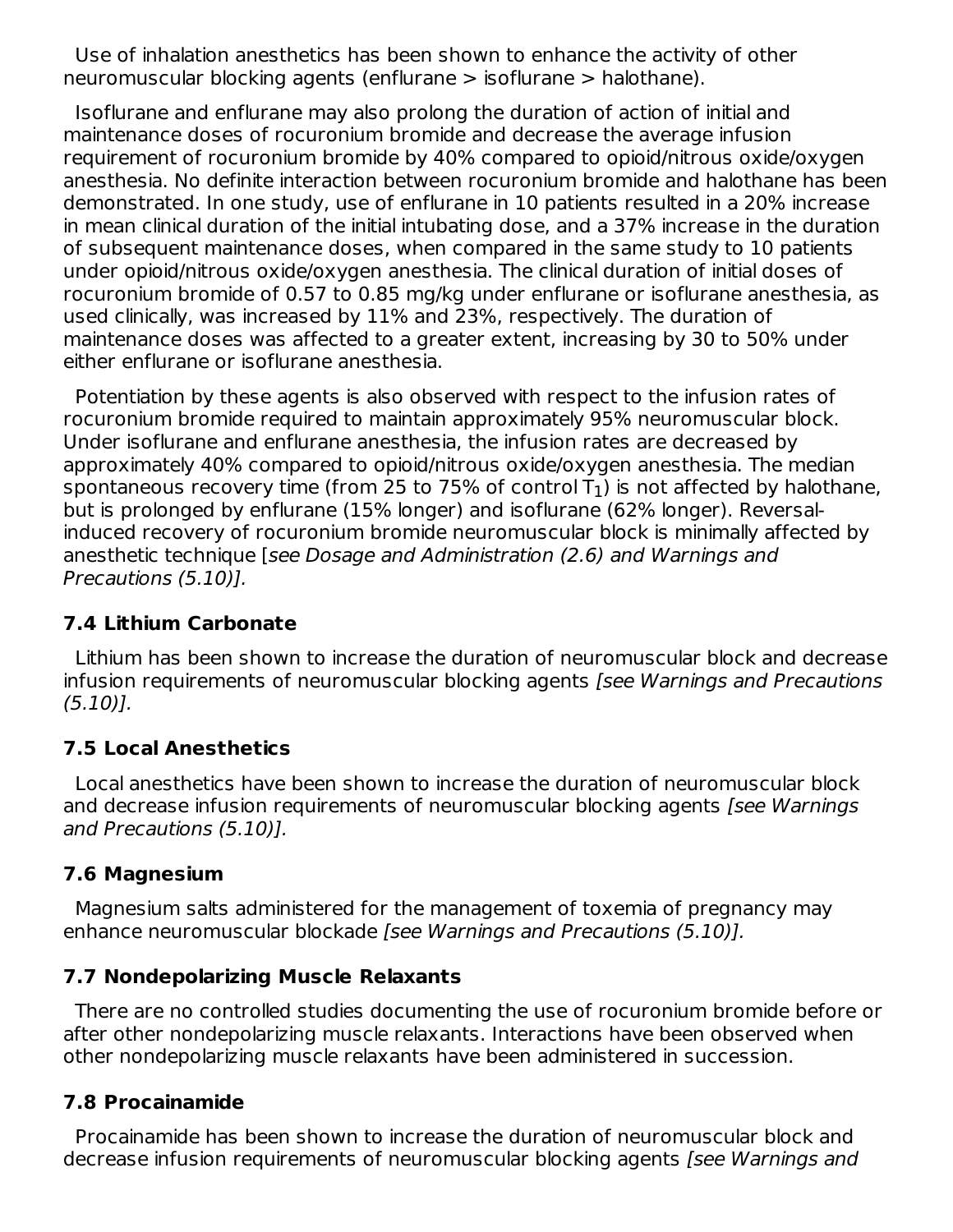# **7.9 Propofol**

The use of propofol for induction and maintenance of anesthesia does not alter the clinical duration or recovery characteristics following recommended doses of rocuronium bromide.

# **7.10 Quinidine**

Injection of quinidine during recovery from use of muscle relaxants is associated with recurrent paralysis. This possibility must also be considered for rocuronium bromide [see Warnings and Precautions (5.10)].

# **7.11 Succinylcholine**

The use of rocuronium bromide before succinylcholine, for the purpose of attenuating some of the side effects of succinylcholine, has not been studied.

If rocuronium bromide is administered following administration of succinylcholine, it should not be given until recovery from succinylcholine has been observed. The median duration of action of rocuronium bromide 0.6 mg/kg administered after a 1 mg/kg dose of succinylcholine when  ${\mathsf T}_1$  returned to 75% of control was 36 minutes (range: 14-57, n=12) vs. 28 minutes (range: 17-51, n=12) without succinylcholine.

# **8 USE IN SPECIFIC POPULATIONS**

# **8.1 Pregnancy**

Developmental toxicology studies have been performed with rocuronium bromide in pregnant, conscious, nonventilated rabbits and rats. Inhibition of neuromuscular function was the endpoint for high-dose selection. The maximum tolerated dose served as the high-dose and was administered intravenously 3 times a day to rats (0.3 mg/kg, 15%-30% of human intubation dose of 0.6-1.2 mg/kg based on the body surface unit of mg/m2 ) from Day 6 to 17 and to rabbits (0.02 mg/kg, 25% human dose) from Day 6 to 18 of pregnancy. High-dose treatment caused acute symptoms of respiratory dysfunction due to the pharmacological activity of the drug. Teratogenicity was not observed in these animal species. The incidence of late embryonic death was increased at the high dose in rats, most likely due to oxygen deficiency. Therefore, this finding probably has no relevance for humans because immediate mechanical ventilation of the intubated patient will effectively prevent embryo-fetal hypoxia. However, there are no adequate and well-controlled studies in pregnant women. Rocuronium bromide should be used during pregnancy only if the potential benefit justifies the potential risk to the fetus.

# **8.2 Labor and Delivery**

The use of rocuronium bromide in Cesarean section has been studied in a limited number of patients [see Clinical Studies (14.1)]. Rocuronium bromide is not recommended for rapid sequence induction in Cesarean section patients.

# **8.4 Pediatric Use**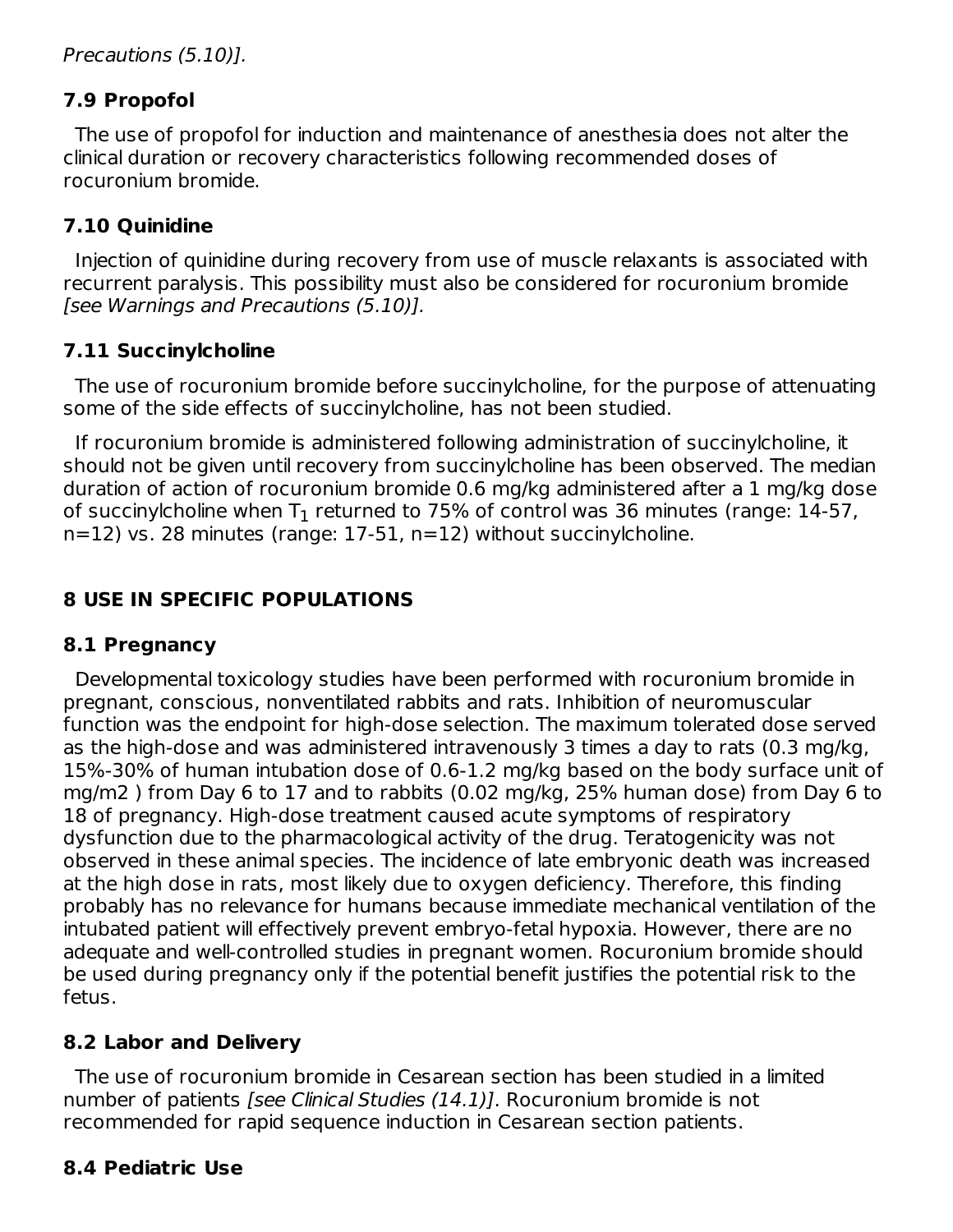The use of rocuronium bromide has been studied in pediatric patients 3 months to 14 years of age under halothane anesthesia. Of the pediatric patients anesthetized with halothane who did not receive atropine for induction, about 80% experienced a transient increase (30% or greater) in heart rate after intubation. One of the 19 infants anesthetized with halothane and fentanyl who received atropine for induction experienced this magnitude of change [see Dosage and Administration (2.6) and Clinical Studies (14.3)].

Rocuronium bromide was also studied in pediatric patients up to 17 years of age, including neonates, under sevoflurane (induction) and isoflurane/nitrous oxide (maintenance) anesthesia. Onset time and clinical duration varied with dose, the age of the patient, and anesthetic technique. The overall analysis of ECG data in pediatric patients indicates that the concomitant use of rocuronium bromide with general anesthetic agents can prolong the QTc interval. The data also suggest that rocuronium bromide may increase heart rate. However, it was not possible to conclusively identify an effect of rocuronium bromide independent of that of anesthesia and other factors. Additionally, when examining plasma levels of rocuronium bromide in correlation to QTc interval prolongation, no relationship was observed *[see Dosage and Administration* (2.6), Warnings and Precautions (5.9), and Clinical Studies (14.3)].

Rocuronium bromide is not recommended for rapid sequence intubation in pediatric patients. Recommendations for use in pediatric patients are discussed in other sections [see Dosage and Administration (2.6) and Clinical Pharmacology (12.2)].

### **8.5 Geriatric Use**

Rocuronium bromide was administered to 140 geriatric patients (65 years or greater) in U.S. clinical trials and 128 geriatric patients in European clinical trials. The observed pharmacokinetic profile for geriatric patients (n=20) was similar to that for other adult surgical patients [see Clinical Pharmacology (12.3)]. Onset time and duration of action were slightly longer for geriatric patients (n=43) in clinical trials. Clinical experiences and recommendations for use in geriatric patients are discussed in other sections [see Dosage and Administration (2.6), Warnings and Precautions (5.5), Clinical Pharmacology (12.2), and Clinical Studies (14.2)]

### **8.6 Patients with Hepatic Impairment**

Since rocuronium bromide is primarily excreted by the liver, it should be used with caution in patients with clinically significant hepatic impairment. Rocuronium bromide 0.6 mg/kg has been studied in a limited number of patients (n=9) with clinically significant hepatic impairment under steady-state isoflurane anesthesia. After rocuronium bromide 0.6 mg/kg, the median (range) clinical duration of 60 (35-166) minutes was moderately prolonged compared to 42 minutes in patients with normal hepatic function. The median recovery time of 53 minutes was also prolonged in patients with cirrhosis compared to 20 minutes in patients with normal hepatic function. Four of 8 patients with cirrhosis, who received rocuronium bromide 0.6 mg/kg under opioid/nitrous oxide/oxygen anesthesia, did not achieve complete block. These findings are consistent with the increase in volume of distribution at steady state observed in patients with significant hepatic impairment [see Clinical Pharmacology (12.3)]. If used for rapid sequence induction in patients with ascites, an increased initial dosage may be necessary to assure complete block. Duration will be prolonged in these cases. The use of doses higher than 0.6 mg/kg has not been studied [see Dosage and Administration (2.6)].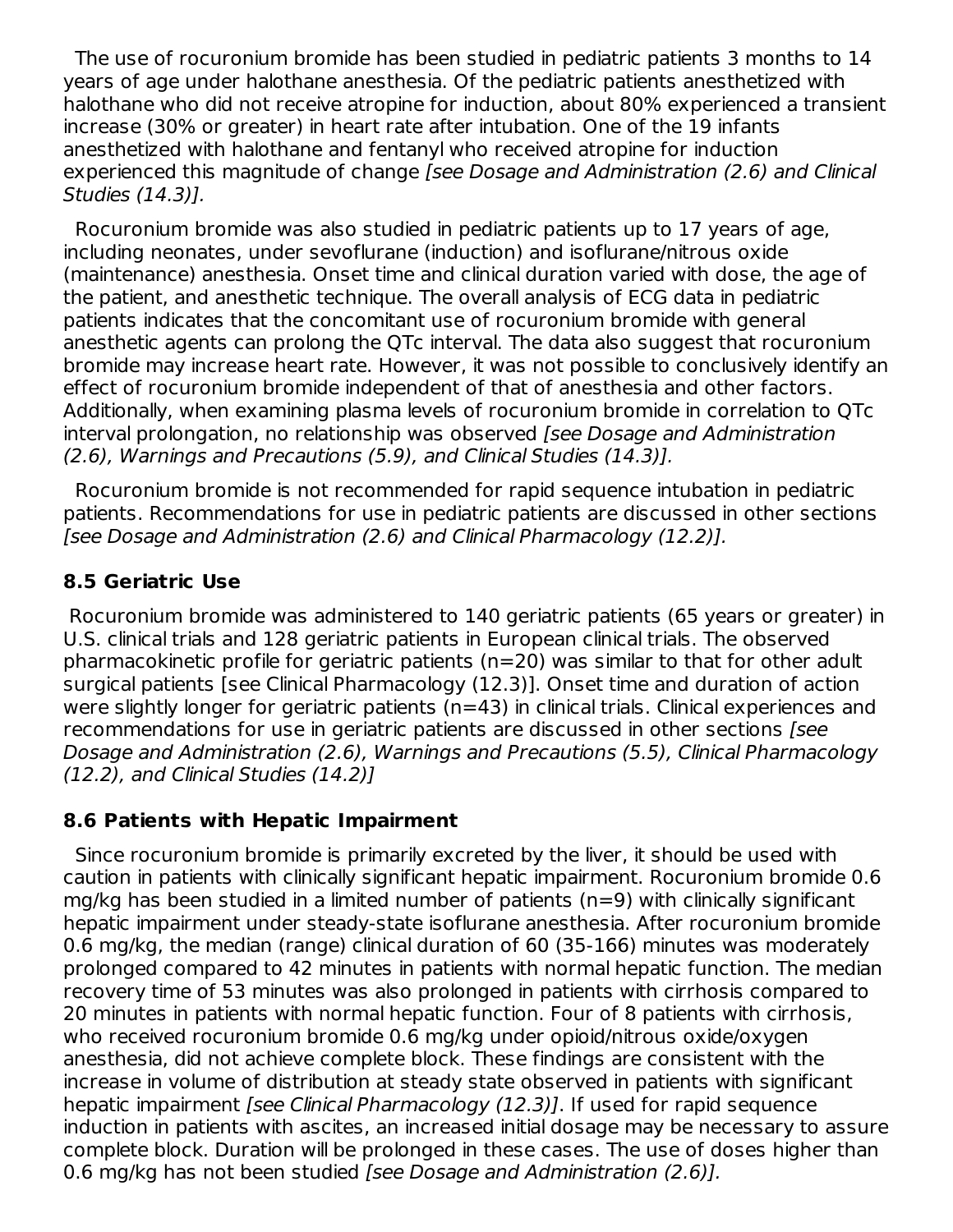### **8.7 Patients with Renal Impairment**

Due to the limited role of the kidney in the excretion of rocuronium bromide, usual dosing guidelines should be followed. In patients with renal dysfunction, the duration of neuromuscular blockade was not prolonged; however, there was substantial individual variability (range: 22-90 minutes) [see Clinical Pharmacology (12.3)].

### **10 OVERDOSAGE**

Overdosage with neuromuscular blocking agents may result in neuromuscular block beyond the time needed for surgery and anesthesia. The primary treatment is maintenance of a patent airway, controlled ventilation, and adequate sedation until recovery of normal neuromuscular function is assured. Once evidence of recovery from neuromuscular block is observed, further recovery may be facilitated by administration of an anticholinesterase agent in conjunction with an appropriate anticholinergic agent.

Reversal of Neuromuscular Blockade: Anticholinesterase agents should not be administered prior to the demonstration of some spontaneous recovery from neuromuscular blockade. The use of a nerve stimulator to document recovery is recommended.

Patients should be evaluated for adequate clinical evidence of neuromuscular recovery, e.g., 5 second head lift, adequate phonation, ventilation, and upper airway patency. Ventilation must be supported while patients exhibit any signs of muscle weakness.

Recovery may be delayed in the presence of debilitation, carcinomatosis, and concomitant use of certain drugs which enhance neuromuscular blockade or separately cause respiratory depression. Under such circumstances the management is the same as that of prolonged neuromuscular blockade.

### **11 DESCRIPTION**

Rocuronium bromide injection is a nondepolarizing neuromuscular blocking agent with a rapid to intermediate onset depending on dose and intermediate duration. Rocuronium bromide is chemically designated as 1-[17β-(acetyloxy)-3α-hydroxy-2β-(4-morpholinyl)- 5α-androstan-16β-yl]-1-(2-propenyl)pyrrolidinium bromide.

The structural formula is:



#### **Structural Formula**

The chemical formula is  $\mathsf{C}_{32}\mathsf{H}_{53}\mathsf{BrN}_2\mathsf{O}_4$  with a molecular weight of 609.70. The partition coefficient of rocuronium bromide in n-octanol/water is 0.5 at 20°C.

Rocuronium bromide injection is supplied as a sterile, nonpyrogenic, isotonic solution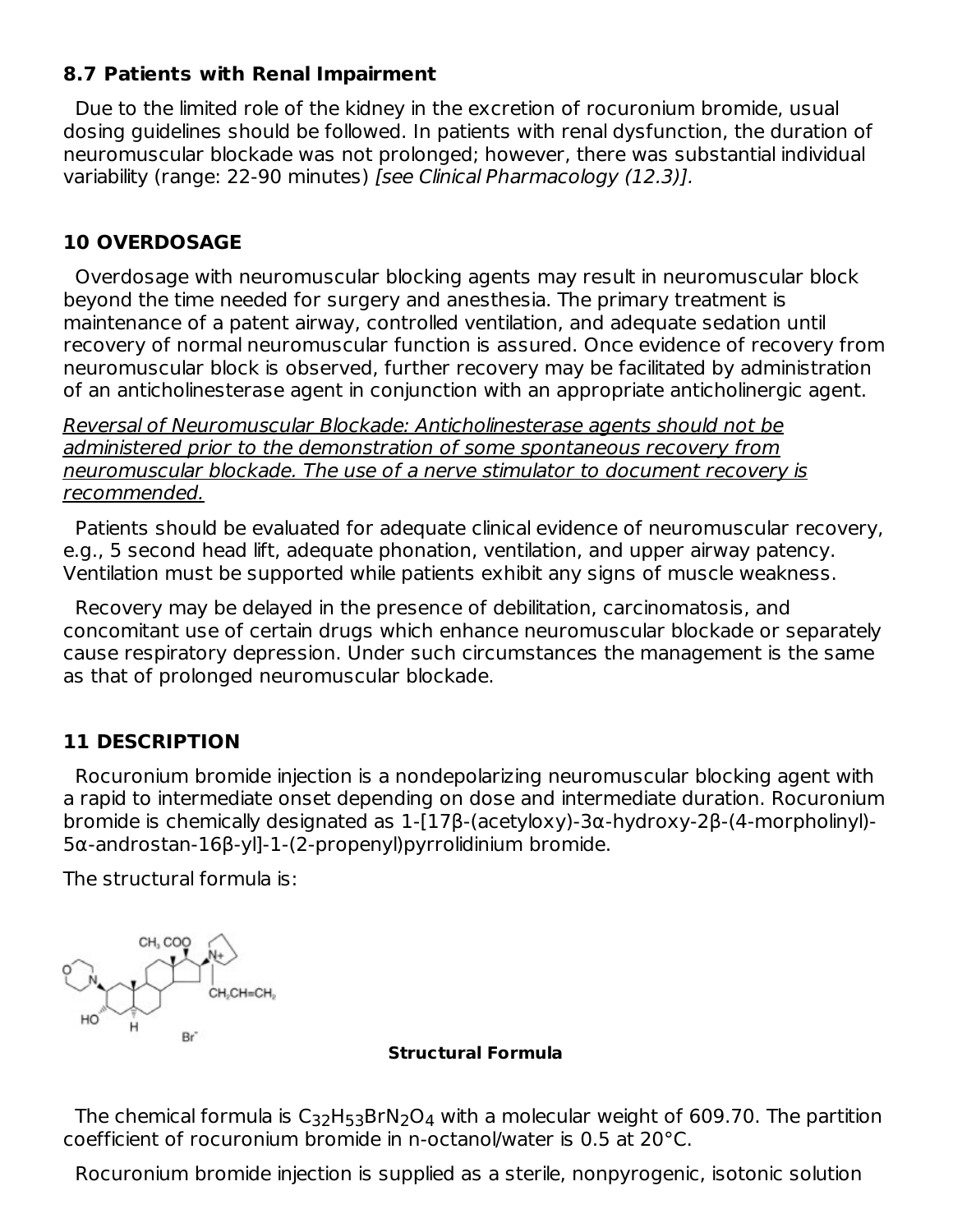that is clear, colorless to yellow/orange, for intravenous injection only. Each mL contains 10 mg rocuronium bromide and 2 mg sodium acetate. The aqueous solution is adjusted to isotonicity with sodium chloride and to a pH of 4 with acetic acid and/or sodium hydroxide.

# **12 CLINICAL PHARMACOLOGY**

## **12.1 Mechanism of Action**

Rocuronium bromide is a nondepolarizing neuromuscular blocking agent with a rapid to intermediate onset depending on dose and intermediate duration. It acts by competing for cholinergic receptors at the motor end-plate. This action is antagonized by acetylcholinesterase inhibitors, such as neostigmine and edrophonium.

### **12.2 Pharmacodynamics**

The ED $_{95}$  (dose required to produce 95% suppression of the first [T $_{\rm 1}$ ] mechanomyographic [MMG] response of the adductor pollicis muscle [thumb] to indirect supramaximal train-of-four stimulation of the ulnar nerve) during opioid/nitrous oxide/oxygen anesthesia is approximately 0.3 mg/kg. Patient variability around the ED95 dose suggests that 50% of patients will exhibit  ${\mathsf T}_1$  depression of 91% to 97%.

**Table 4** presents intubating conditions in patients with intubation initiated at 60 to 70 seconds.

#### **TABLE 4: Percent of Excellent or Good Intubating Conditions and Median (Range) Time to Completion of Intubation in Patients with Intubation Initiated at 60 to 70 Seconds**

| <b>Rocuronium Bromide Dose</b><br>$\langle \text{mg/kg} \rangle$<br><b>Administered over 5 sec</b> | <b>Percent of Patients</b><br>With<br><b>Excellent or Good</b><br><b>Intubating Conditions</b> | Time to<br><b>Completion</b><br>of Intubation<br>(min) |
|----------------------------------------------------------------------------------------------------|------------------------------------------------------------------------------------------------|--------------------------------------------------------|
| Adults $*$ 18 to 64 yrs<br>$0.45$ (N=43)<br>$ 0.6$ (n=51)                                          | 86%<br>96%                                                                                     | $1.6(1.0-7.0)$<br>$1.6(1.0-3.2)$                       |
| Infants** 3 mo to 1 yr<br>$ 0.6$ (n=18)                                                            | 100%                                                                                           | $1.0(1.0-1.5)$                                         |
| Pediatric** 1 to 12 yrs<br>$ 0.6$ (n=12)                                                           | 100%                                                                                           | $1.0(0.5-2.3)$                                         |

\*Excludes patients undergoing Cesarean section

\*\*Pediatric patients were under halothane anesthesia

Excellent intubating conditions=jaw relaxed, vocal cords apart and immobile, no diaphragmatic movement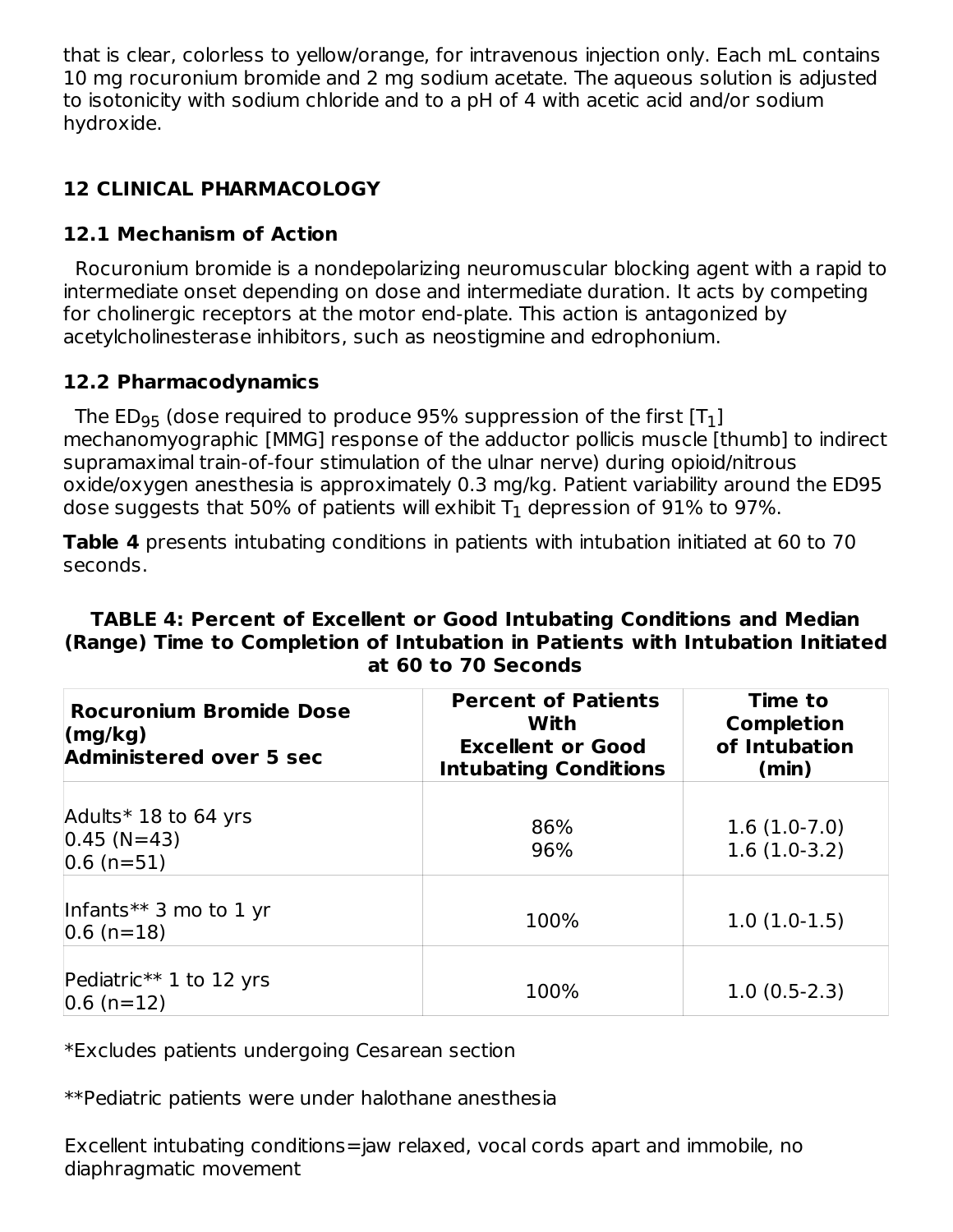Good intubating conditions=same as excellent but with some diaphragmatic movement

**Table 5** presents the time to onset and clinical duration for the initial dose of rocuronium bromide injection under opioid/nitrous oxide/oxygen anesthesia in adults and geriatric patients, and under halothane anesthesia in pediatric patients.

| TABLE 5: Median (Range) Time to Onset and Clinical Duration Following Initial |
|-------------------------------------------------------------------------------|
| (Intubating) Dose During Opioid/Nitrous Oxide/Oxygen Anesthesia (Adults)      |
| and Halothane Anesthesia (Pediatric Patients)                                 |

| Rocuronium Bromide Dose (mg/kg)<br><b>Administered over 5 sec</b>                           | Time to<br>$\geq$ 80% Block<br>(min)                                 | <b>Time to</b><br>Maximum Block<br>(min)                              | <b>Clinical</b><br><b>Duration</b><br>(min)            |
|---------------------------------------------------------------------------------------------|----------------------------------------------------------------------|-----------------------------------------------------------------------|--------------------------------------------------------|
| Adults 18 to 64 yrs<br>$ 0.45 (n=50)$<br>$ 0.6$ (n=142)<br>$ 0.9 (n=20) $<br>$ 1.2 (n=18) $ | $1.3(0.8-6.2)$<br>$1.0(0.4-6.0)$<br>$1.1(0.3-3.8)$<br>$0.7(0.4-1.7)$ | $3.0(1.3-8.2)$<br>$1.8(0.6-13.0)$<br>$1.4(0.8-6.2)$<br>$1.0(0.6-4.7)$ | 22 (12-31)<br>31 (15-85)<br>58 (27-111)<br>67 (38-160) |
| Geriatric $\geq 65$ yrs<br>$ 0.6$ (n=31)<br>$ 0.9 (n=5) $<br>$ 1.2 (n=7) $                  | $2.3(1.0-8.3)$<br>$2.0(1.0-3.0)$<br>$1.0(0.8-3.5)$                   | $3.7(1.3-11.3)$<br>$2.5(1.2-5.0)$<br>$1.3(1.2-4.7)$                   | 46 (22-73)<br>62 (49-75)<br>94 (64-138)                |
| Infants 3 mo to 1 yr<br>$ 0.6$ (n=17)<br>$ 0.8(n=9) $                                       |                                                                      | $0.8(0.3-3.0)$<br>$0.7(0.5-0.8)$                                      | 41 (24-68)<br>40 (27-70)                               |
| Pediatric 1 to 12 yrs<br>$ 0.6$ (n=27)<br>$ 0.8$ (n=18)                                     | $0.8(0.4-2.0)$                                                       | $1.0(0.5-3.3)$<br>$0.5(0.3-1.0)$                                      | 26 (17-39)<br>30 (17-56)                               |

n=the number of patients who had time to maximum block recorded

Clinical duration=time until return to 25% of control T $_{1}$ . Patients receiving doses of 0.45 mg/kg who achieved less than 90% block (16% of these patients) had about 12 to 15 minutes to 25% recovery.

**Table 6** presents the time to onset and clinical duration for the initial dose of rocuronium bromide injection under sevoflurane (induction) and isoflurane/nitrous oxide (maintenance) anesthesia in pediatric patients.

### **TABLE 6: Median (Range) Time to Onset and Clinical Duration Following Initial (Intubating) Dose During Sevoflurane (induction) and Isoflurane/Nitrous Oxide (maintenance) Anesthesia (Pediatric Patients)**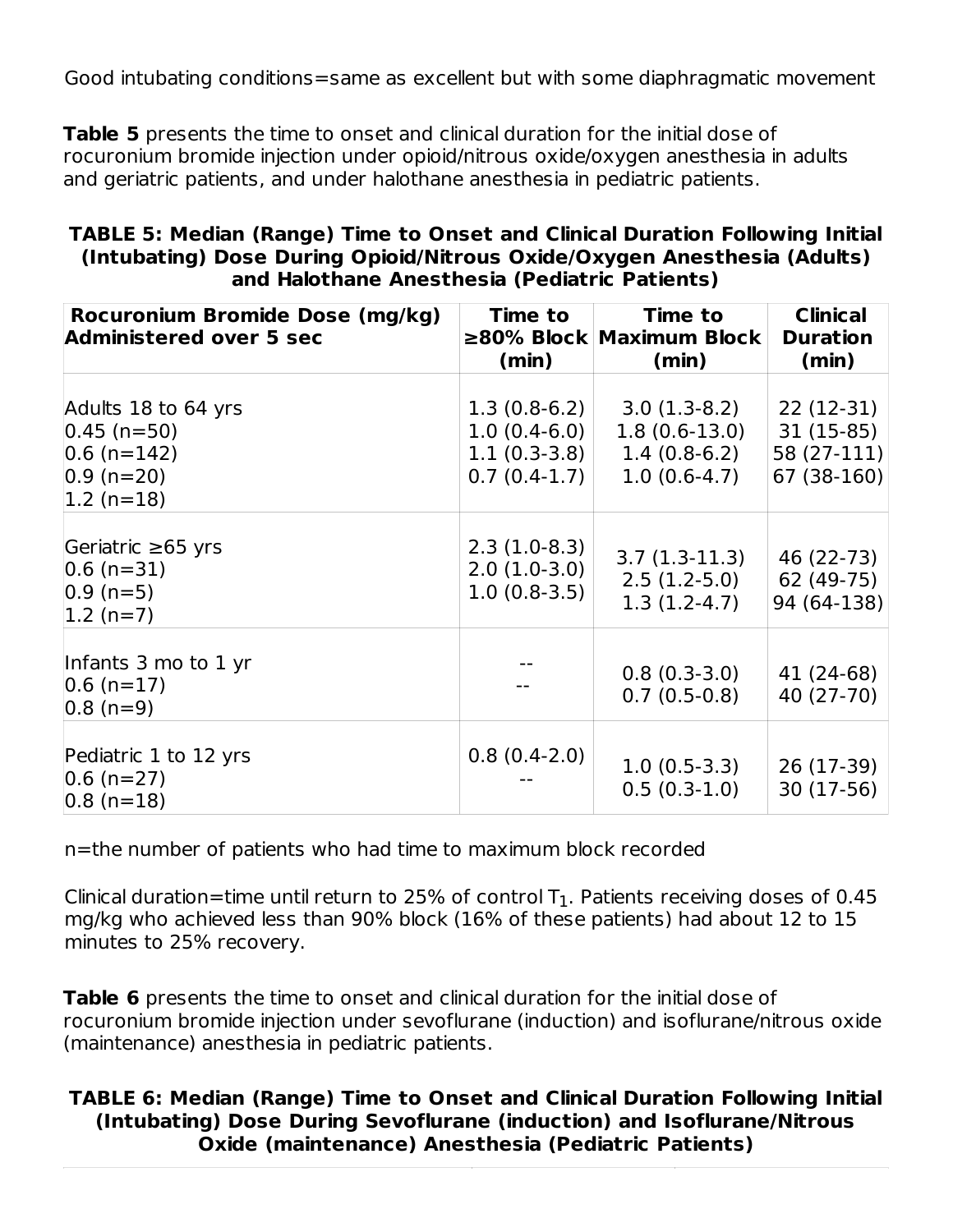| Rocuronium Bromide Dose (mg/kg)<br><b>Administered over 5 sec</b>                      | <b>Time to Maximum</b><br><b>Block (min)</b>       | <b>Time to</b><br>Reappearance $T_3$<br>(min)               |
|----------------------------------------------------------------------------------------|----------------------------------------------------|-------------------------------------------------------------|
| Neonates birth to $<$ 28 days<br>$ 0.45 (n=5) $<br>$ 0.6$ (n=10)<br>$1(n=6)$           | $1.1(0.6-2.2)$<br>$1.0(0.2-2.1)$<br>$0.6(0.3-1.8)$ | 40.3 (32.5-62.6)<br>49.7 (16.6-119.0)<br>114.4 (92.6-136.3) |
| Infants 28 days to $\leq$ 3 mo<br>$ 0.45 (n=9) $<br>$ 0.6$ (n=11)<br>$1(n=5)$          | $0.5(0.4-1.3)$<br>$0.4(0.2-0.8)$<br>$0.3(0.2-0.7)$ | 49.1 (13.5-79.9)<br>59.8 (32.3-87.8)<br>103.3 (90.8-155.4)  |
| Toddlers $>3$ mo to $\leq$ 2 yrs<br>$ 0.45 (n=17) $<br>$ 0.6$ (n=29)<br>$1(n=15)$      | $0.8(0.3-1.9)$<br>$0.6(0.2-1.6)$<br>$0.5(0.2-1.5)$ | 39.2 (16.9-59.4)<br>44.2 (18.9-68.8)<br>72.0 (36.2-128.2)   |
| Children >2 yrs to $\leq$ 11 yrs<br>$ 0.45 (n=14) $<br>$ 0.6$ (n=37)<br>$1(n=16)$      | $0.9(0.4-1.9)$<br>$0.8(0.3-1.7)$<br>$0.7(0.4-1.2)$ | $ 21.5(17.5-38.0) $<br>36.7 (20.1-65.9)<br>53.1 (31.2-89.9) |
| Adolescents $>11$ to $\leq$ 17 yrs<br>$ 0.45 (n=18) $<br>$ 0.6$ (n=31)<br>$ 1 (n=14) $ | $1.0(0.5-1.7)$<br>$0.9(0.2-2.1)$<br>$0.7(0.5-1.2)$ | 37.5 (18.3-65.7)<br>41.4 (16.3-91.2)<br>$67.1(25.6-93.8)$   |

n=the number of patients with the highest number of observations for time to maximum block or reappearance  $T_3$ .

The time to 80% or greater block and clinical duration as a function of dose are presented in **Figures 1 and 2.**

**FIGURE 1: Time to 80% or Greater Block vs. Initial Dose of Rocuronium Bromide Injection by Age Group (Median, 25th and 75th percentile, and individual values)**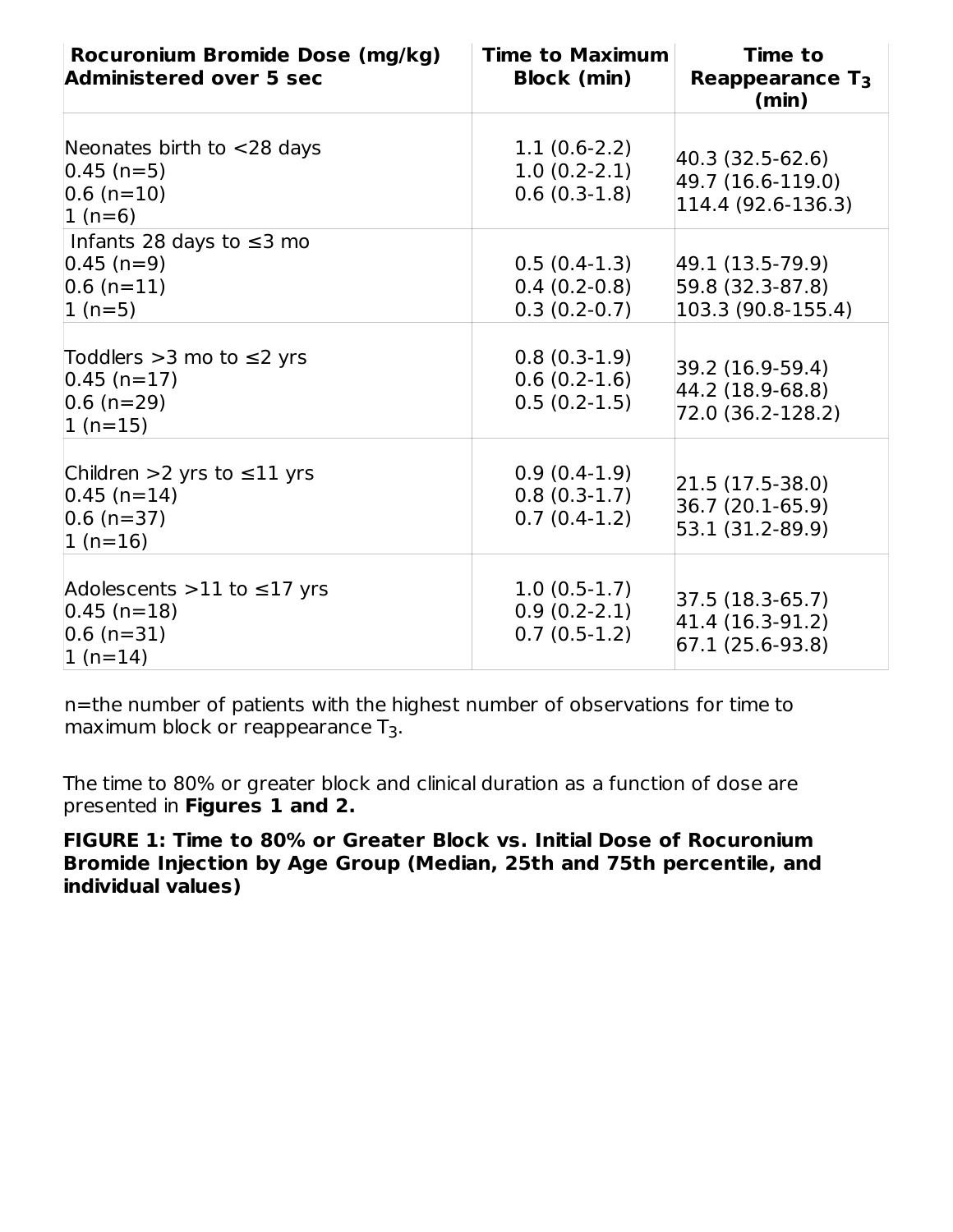

**FIGURE 2: Duration of Clinical Effect vs. Initial Dose of Rocuronium Bromide Injection by Age Group (Median, 25th and 75th percentile, and individual values)**



The clinical durations for the first 5 maintenance doses, in patients receiving 5 or more maintenance doses are represented in **Figure 3** [see Dosage and Administration (2.4)].

#### **FIGURE 3: Duration of Clinical Effect vs. Number of Rocuronium Bromide Injection Maintenance Doses, by Dose**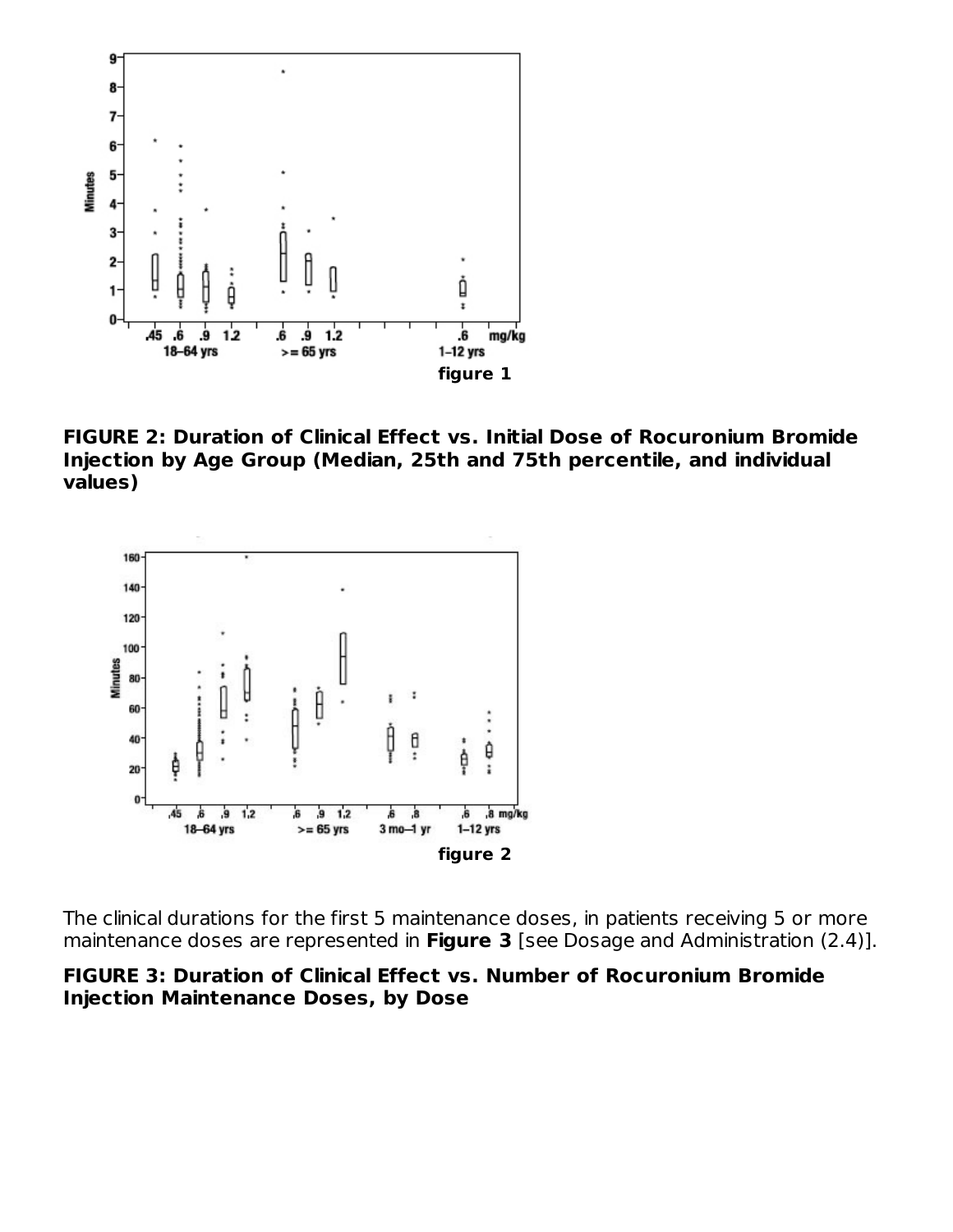

Once spontaneous recovery has reached 25% of control  ${\sf T}_1$ , the neuromuscular block produced by rocuronium bromide is readily reversed with anticholinesterase agents, e.g., edrophonium or neostigmine.

The median spontaneous recovery from 25 to 75%  ${\sf T}_1$  was 13 minutes in adult patients. When neuromuscular block was reversed in 36 adults at a T $_{\rm 1}$  of 22 to 27%, recovery to a T<sub>1</sub> of 89 (50-132)% and T<sub>4</sub>/T<sub>1</sub> of 69 (38-92)% was achieved within 5 minutes. Only 5 of 320 adults reversed received an additional dose of reversal agent. The median (range) dose of neostigmine was 0.04 (0.01-0.09) mg/kg and the median (range) dose of edrophonium was 0.5 (0.3-1.0) mg/kg.

In geriatric patients (n=51) reversed with neostigmine, the median  $T_4/T_1$  increased from 40 to 88% in 5 minutes.

In clinical trials with halothane, pediatric patients ( $n=27$ ) who received 0.5 mg/kg edrophonium had increases in the median T $_4/\rm{T_1}$  from 37% at reversal to 93% after 2 minutes. Pediatric patients (n=58) who received 1 mg/kg edrophonium had increases in the median T $_4/\mathrm{T}_1$  from 72% at reversal to 100% after 2 minutes. Infants (n=10) who were reversed with 0.03 mg/kg neostigmine recovered from 25 to 75%  ${\sf T}_1$  within 4 minutes.

There were no reports of less than satisfactory clinical recovery of neuromuscular function.

The neuromuscular blocking action of rocuronium bromide may be enhanced in the presence of potent inhalation anesthetics [see Drug Interactions (7.3)].

#### Hemodynamics:

There were no dose-related effects on the incidence of changes from baseline (30% or greater) in mean arterial blood pressure (MAP) or heart rate associated with rocuronium bromide administration over the dose range of 0.12 to 1.2 mg/kg (4  $\times$  ED $_{95}$ ) within 5 minutes after rocuronium bromide administration and prior to intubation. Increases or decreases in MAP were observed in 2 to 5% of geriatric and other adult patients, and in about 1% of pediatric patients. Heart rate changes (30% or greater) occurred in 0 to 2% of geriatric and other adult patients. Tachycardia (30% or greater) occurred in 12 of 127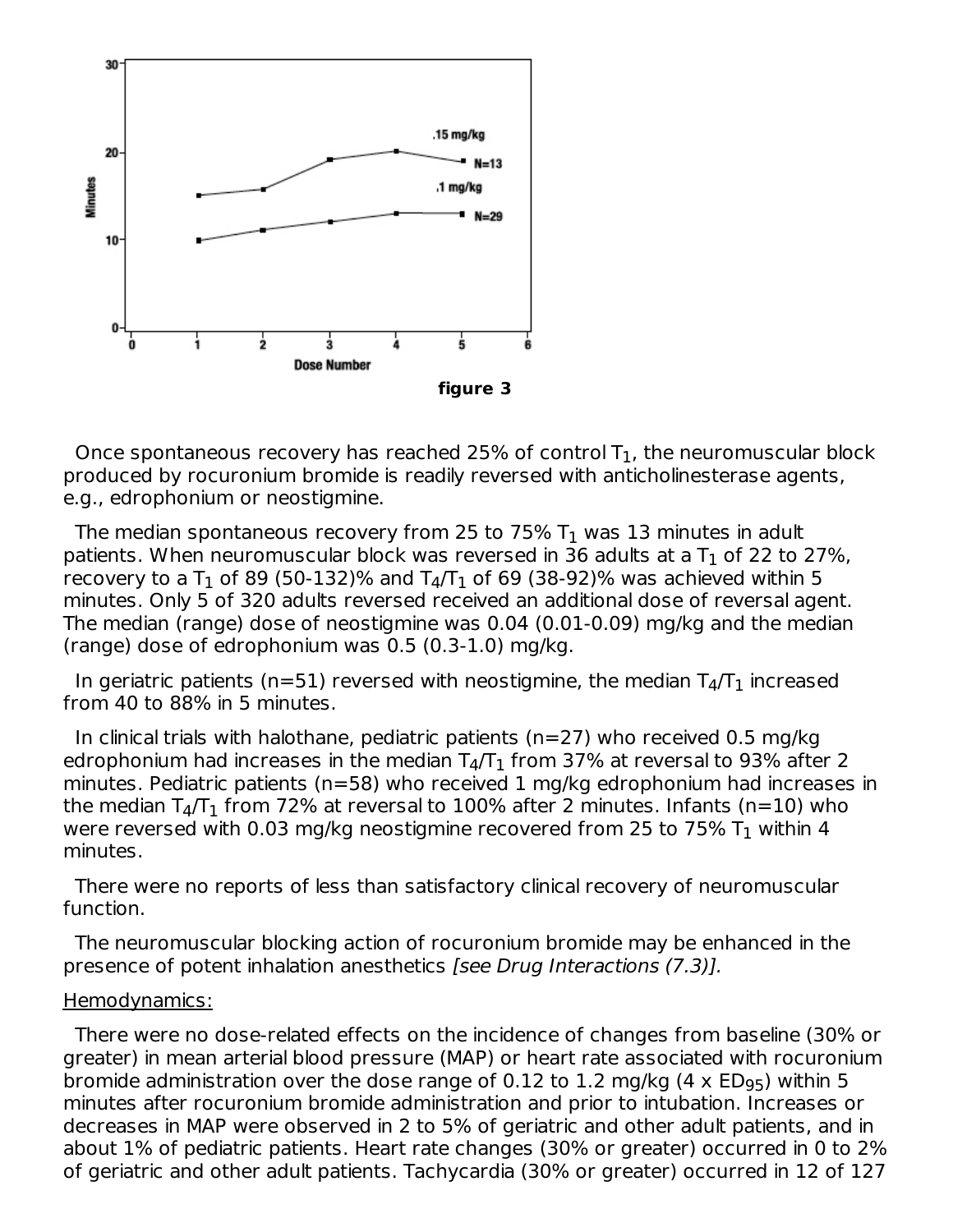pediatric patients. Most of the pediatric patients developing tachycardia were from a single study where the patients were anesthetized with halothane and who did not receive atropine for induction *[see Clinical Studies (14.3)]*. In US studies, laryngoscopy and tracheal intubation following rocuronium bromide administration were accompanied by transient tachycardia (30% or greater increases) in about one-third of adult patients under opioid/nitrous oxide/oxygen anesthesia. Animal studies have indicated that the ratio of vagal:neuromuscular block following rocuronium bromide administration is less than vecuronium but greater than pancuronium. The tachycardia observed in some patients may result from this vagal blocking activity.

#### Histamine Release:

In studies of histamine release, clinically significant concentrations of plasma histamine occurred in 1 of 88 patients. Clinical signs of histamine release (flushing, rash, or bronchospasm) associated with the administration of rocuronium bromide were assessed in clinical trials and reported in 9 of 1137 (0.8%) patients.

#### **12.3 Pharmacokinetics**

#### Adult and Geriatric Patients:

In an effort to maximize the information gathered in the in vivo pharmacokinetic studies, the data from the studies was used to develop population estimates of the parameters for the subpopulations represented (e.g., geriatric, pediatric, renal, and hepatic impairment). These population-based estimates and a measure of the estimate variability are contained in the following section.

Following intravenous administration of rocuronium bromide injection, plasma levels of rocuronium follow a three-compartment open model. The rapid distribution half-life is 1 to 2 minutes and the slower distribution half-life is 14 to 18 minutes. Rocuronium is approximately 30% bound to human plasma proteins. In geriatric and other adult surgical patients undergoing either opioid/nitrous oxide/oxygen or inhalational anesthesia, the observed pharmacokinetic profile was essentially unchanged.[see Dosage and Administration (2.6)].

**TABLE 7: Mean (SD) Pharmacokinetic Parameters in Adults (n=22; ages 27 to 58 yrs) and Geriatric (n=20; 65 yrs or greater) During Opioid/Nitrous Oxide/Oxygen Anesthesia**

|                                                           | <b>Adults</b>                     | Geriatrics |
|-----------------------------------------------------------|-----------------------------------|------------|
| <b>PK Parameters</b>                                      | $(Ages 27 to 58 yrs)(\ge 65 yrs)$ |            |
| Clearance (L/kg/hr)                                       | 0.25(0.08)                        | 0.21(0.06) |
| Volume of Distribution at Steady State (L/kg) 0.25 (0.04) |                                   | 0.22(0.03) |
| It <sub>1/2</sub> β Elimination (hr)                      | 1.4(0.4)                          | 1.5(0.4)   |

In general, studies with normal adult subjects did not reveal any differences in the pharmacokinetics of rocuronium due to gender.

Studies of distribution, metabolism, and excretion in cats and dogs indicate that rocuronium is eliminated primarily by the liver. The rocuronium analog 17-desacetylrocuronium, a metabolite, has been rarely observed in the plasma or urine of humans administered single doses of 0.5 to 1 mg/kg with or without a subsequent infusion (for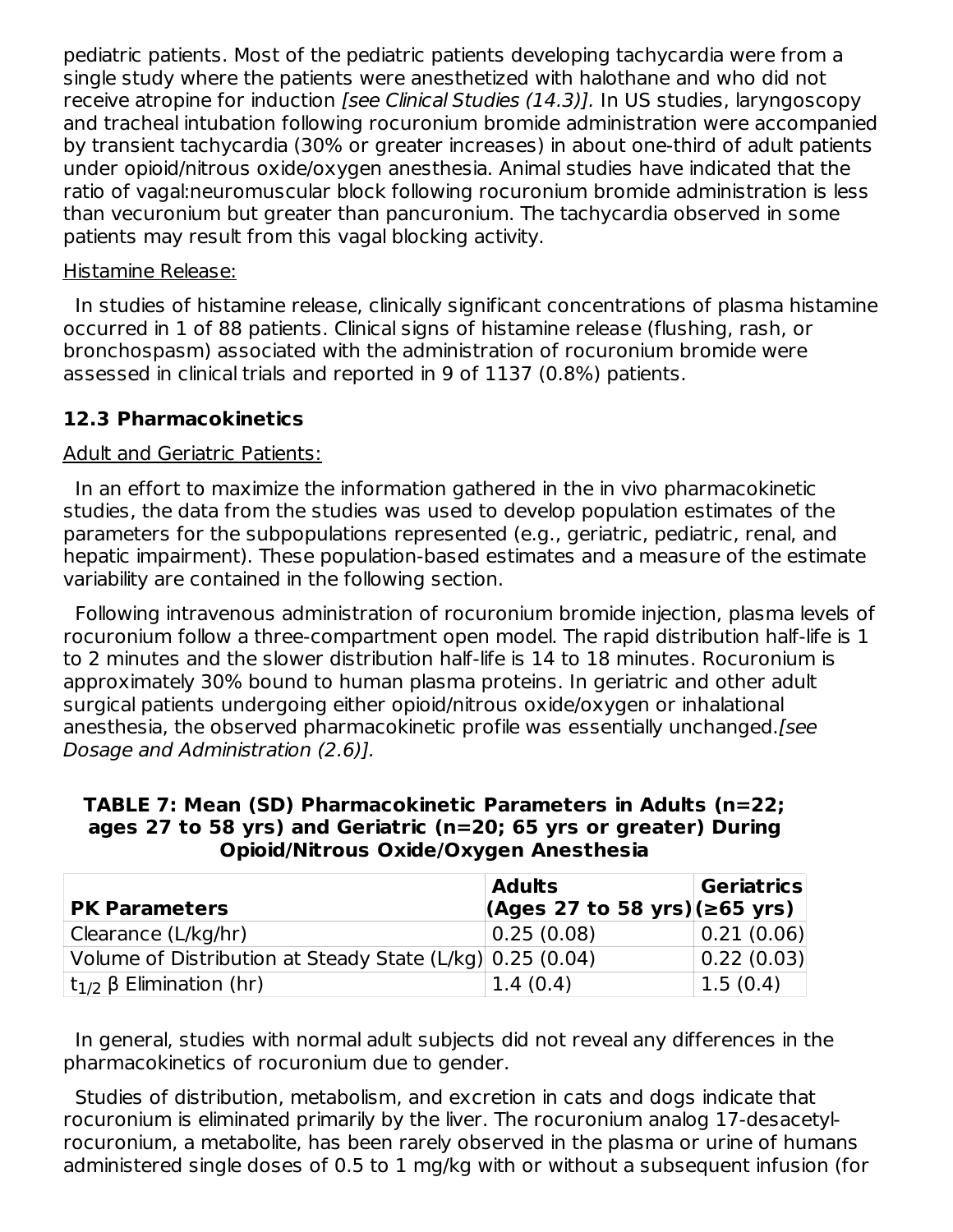up to 12 hr) of rocuronium. In the cat, 17-desacetyl-rocuronium has approximately onetwentieth the neuromuscular blocking potency of rocuronium. The effects of renal failure and hepatic disease on the pharmacokinetics and pharmacodynamics of rocuronium in humans are consistent with these findings.

In general, patients undergoing cadaver kidney transplant have a small reduction in clearance which is offset pharmacokinetically by a corresponding increase in volume, such that the net effect is an unchanged plasma half-life. Patients with demonstrated liver cirrhosis have a marked increase in their volume of distribution resulting in a plasma half-life approximately twice that of patients with normal hepatic function. Table 8 shows the pharmacokinetic parameters in subjects with either impaired renal or hepatic function.

| TABLE 8: Mean (SD) Pharmacokinetic Parameters in Adults with Normal Renal      |
|--------------------------------------------------------------------------------|
| and Hepatic Function (n=10, ages 23 to 65), Renal Transplant Patients          |
| $(n=10,$ ages 21 to 45), and Hepatic Dysfunction Patients ( $n=9$ , ages 31 to |
| 67) During Isoflurane Anesthesia                                               |

|                            | <b>Normal Renal</b>                  | <b>Hepatic</b> Dysfunction<br>Renal |            |  |
|----------------------------|--------------------------------------|-------------------------------------|------------|--|
|                            | <b>Transplant</b><br>Patients<br>and |                                     |            |  |
| <b>PK Parameters</b>       | <b>Hepatic Function Patients</b>     |                                     |            |  |
| Clearance (L/kg/hr)        | $0.16(0.05)*$                        | 0.13(0.04)                          | 0.13(0.06) |  |
| Volume of                  | 0.26(0.03)                           | 0.34(0.11)                          | 0.53(0.14) |  |
| Distribution               |                                      |                                     |            |  |
| at Steady State            |                                      |                                     |            |  |
| (L/kg)                     |                                      |                                     |            |  |
| $t1/2$ $\beta$ Elimination | $2.4(0.8)*$                          | 2.4(1.1)                            | 4.3(2.6)   |  |
| (hr)                       |                                      |                                     |            |  |

\* Differences in the calculated t $_{1/2}$  β and Cl between this study and the study in young adults vs. geriatrics (≥65 years) is related to the different sample populations and anesthetic techniques.

The net result of these findings is that subjects with renal failure have clinical durations that are similar to but somewhat more variable than the duration that one would expect in subjects with normal renal function. Hepatically impaired patients, due to the large increase in volume, may demonstrate clinical durations approaching 1.5 times that of subjects with normal hepatic function. In both populations the clinician should individualize the dose to the needs of the patient [see Dosage and Administration (2.6)].

Tissue redistribution accounts for most (about 80%) of the initial amount of rocuronium administered. As tissue compartments fill with continued dosing (4-8 hours), less drug is redistributed away from the site of action and, for an infusion-only dose, the rate to maintain neuromuscular blockade falls to about 20% of the initial infusion rate. The use of a loading dose and a smaller infusion rate reduces the need for adjustment of dose.

#### Pediatric Patients:

Under halothane anesthesia, the clinical duration of effects of rocuronium bromide did not vary with age in patients 4 months to 8 years of age. The terminal half-life and other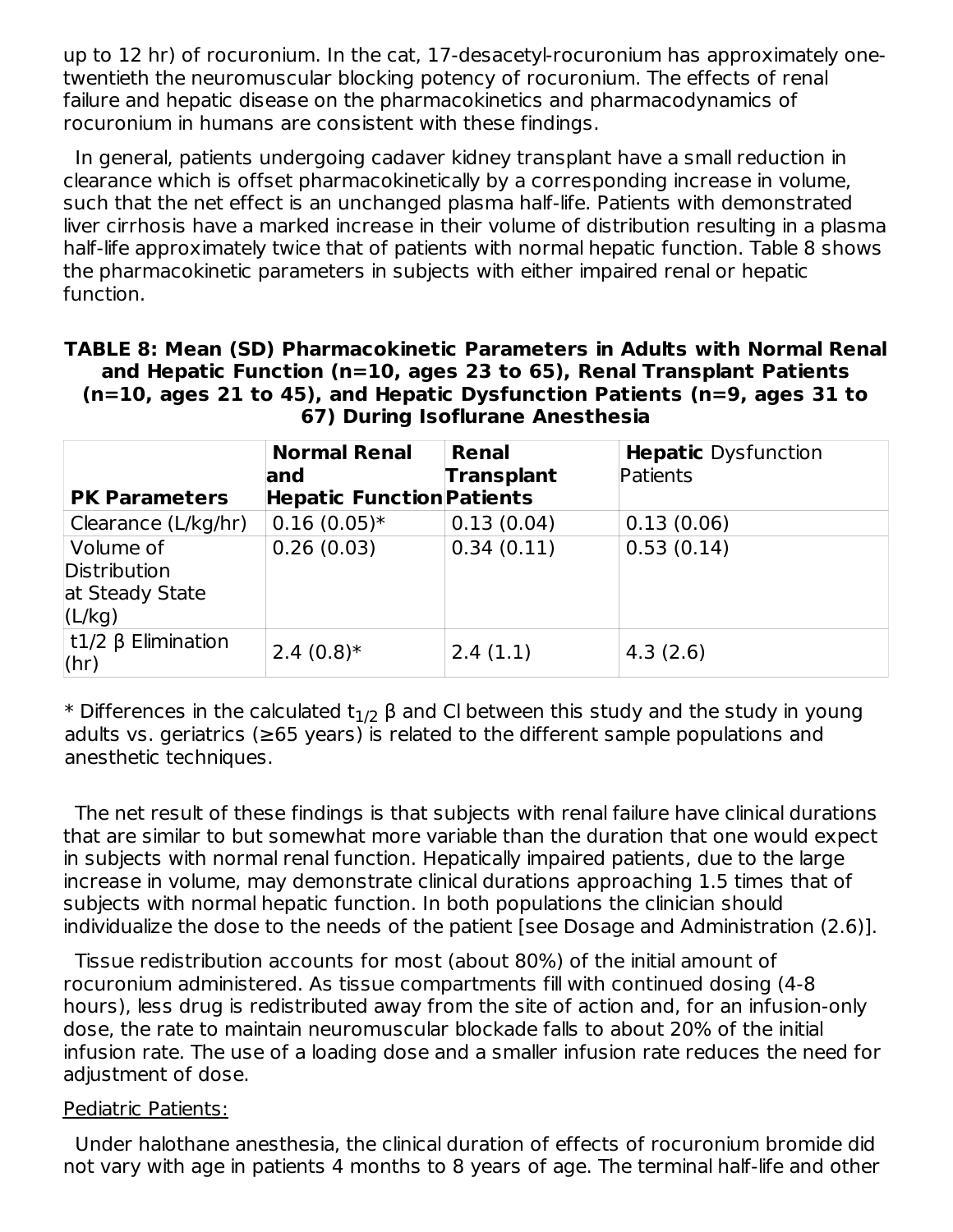pharmacokinetic parameters of rocuronium in these pediatric patients are presented in **Table 9**.

#### **TABLE 9: Mean (SD) Pharmacokinetic Parameters of Rocuronium in Pediatric Patients (ages 3 to less than 12 mos, n=6; 1 to less than 3 yrs, n=5; 3 to less than 8 yrs, n=7) During Halothane Anesthesia**

|                                            | <b>Patient Age Range</b>                      |                                                   |          |  |  |
|--------------------------------------------|-----------------------------------------------|---------------------------------------------------|----------|--|--|
| <b>PK Parameters</b>                       | 3 to $<$ 12 mos 1 to $<$ 3 yrs 3 to $<$ 8 yrs |                                                   |          |  |  |
| Clearance (L/kg/hr)                        | 0.35(0.08)                                    | $\vert 0.32 \vert (0.07) \vert 0.44 \vert (0.16)$ |          |  |  |
| Volume of Distribution 0.30 (0.04)         |                                               | 0.26(0.06) 0.21(0.03)                             |          |  |  |
| at Steady State (L/kg)                     |                                               |                                                   |          |  |  |
| $ t_{1/2}$ β Elimination (hr) $ 1.3$ (0.5) |                                               | 1.1(0.7)                                          | 0.8(0.3) |  |  |

Pharmacokinetics of rocuronium bromide were evaluated using a population analysis of the pooled pharmacokinetic datasets from 2 trials under sevoflurane (induction) and isoflurane/nitrous oxide (maintenance) anesthesia. All pharmacokinetic parameters were found to be linearly proportional to body weight. In patients under the age of 18 years clearance (CL) and volume of distribution (Vss) increase with bodyweight (kg) and age (years). As a result the terminal half-life of rocuronium bromide decreases with increasing age from 1.1 hour to 0.7-0.8 hour. **Table 10** presents the pharmacokinetic parameters in the different age groups in the studies with sevoflurane (induction) and isoflurane/nitrous oxide (maintenance) anesthesia.

### **TABLE 10: Mean (SD) Pharmacokinetic Parameters of Rocuronium in Pediatric Patients During Sevoflurane (induction) and Isoflurane/Nitrous Oxide (maintenance) Anesthesia**

| Patient Age Range                |            |                                                                                           |            |                |                |
|----------------------------------|------------|-------------------------------------------------------------------------------------------|------------|----------------|----------------|
|                                  |            | Birth to <28   28 days to $\leq$ 3   3 mos to $\leq$ 2   2 to $\leq$ 11   11 to $\leq$ 17 |            |                |                |
| <b>PK Parameters</b>             | days       | mos                                                                                       | yrs        | yrs            | yrs            |
| CL (L/kg/hr)                     | 0.31(0.07) | 0.30(0.08)                                                                                | 0.33(0.10) | 0.35<br>(0.09) | 0.29<br>(0.14) |
| Volume of<br>Distribution (L/kg) | 0.42(0.06) | 0.31(0.03)                                                                                | 0.23(0.03) | 0.18<br>(0.02) | 0.18<br>(0.01) |
| $t_{1/2}$ β (hr)                 | 1.1(0.2)   | 0.9(0.3)                                                                                  | 0.8(0.2)   | 0.7(0.2)       | 0.8(0.3)       |

# **13 NONCLINICAL TOXICOLOGY**

### **13.1 Carcinogenesis and Mutagenesis and Impairment of Fertility**

Studies in animals have not been performed with rocuronium bromide to evaluate carcinogenic potential or impairment of fertility. Mutagenicity studies (Ames test, analysis of chromosomal aberrations in mammalian cells, and micronucleus test) conducted with rocuronium bromide did not suggest mutagenic potential.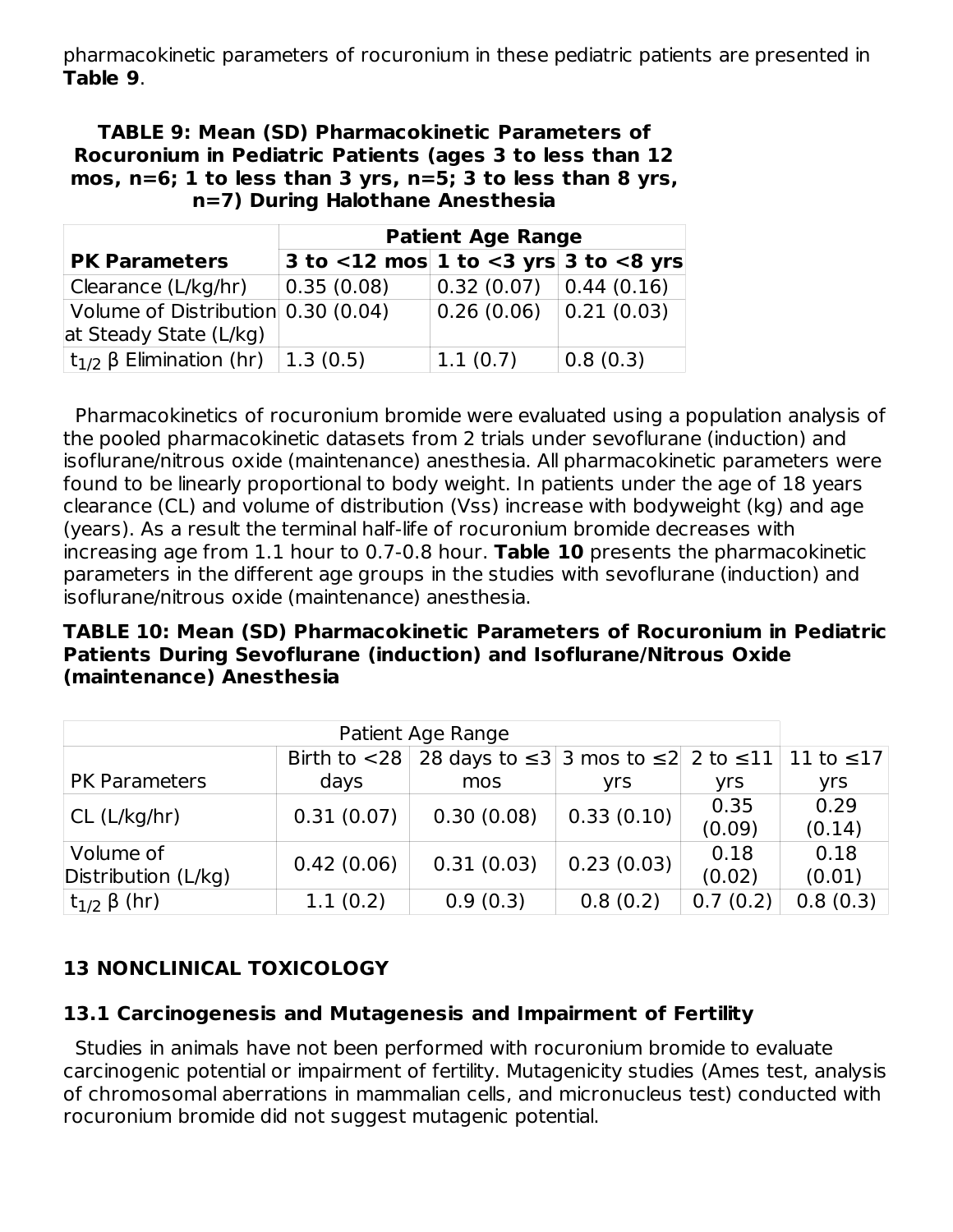### **14 CLINICAL STUDIES**

In US clinical studies, a total of 1137 patients received rocuronium bromide, including 176 pediatric, 140 geriatric, 55 obstetric, and 766 other adults. Most patients (90%) were ASA physical status I or II, about 9% were ASA III, and 10 patients (undergoing coronary artery bypass grafting or valvular surgery) were ASA IV. In European clinical studies, a total of 1394 patients received rocuronium bromide, including 52 pediatric, 128 geriatric (65 years or greater), and 1214 other adults.

### **14.1 Adult Patients**

Intubation using doses of rocuronium bromide 0.6 to 0.85 mg/kg was evaluated in 203 adults in 11 clinical studies. Excellent to good intubating conditions were generally achieved within 2 minutes and maximum block occurred within 3 minutes in most patients. Doses within this range provide clinical relaxation for a median (range) time of 33 (14 to 85) minutes under opioid/nitrous oxide/oxygen anesthesia. Larger doses (0.9 and 1.2 mg/kg) were evaluated in 2 studies with 19 and 16 patients under opioid/nitrous oxide/oxygen anesthesia and provided 58 (27 to 111) and 67 (38 to 160) minutes of clinical relaxation, respectively.

#### Cardiovascular Disease:

In 1 clinical study, 10 patients with clinically significant cardiovascular disease undergoing coronary artery bypass graft received an initial dose of 0.6 mg/kg rocuronium bromide. Neuromuscular block was maintained during surgery with bolus maintenance doses of 0.3 mg/kg. Following induction, continuous 8 mcg/kg/min infusion of rocuronium bromide injection produced relaxation sufficient to support mechanical ventilation for 6 to 12 hours in the surgical intensive care unit (SICU) while the patients were recovering from surgery.

#### Rapid Sequence Intubation:

Intubating conditions were assessed in 230 patients in 6 clinical studies where anesthesia was induced with either thiopental (3-6 mg/kg) or propofol (1.5-2.5 mg/kg) in combination with either fentanyl (2-5 mcg/kg) or alfentanil (1 mg). Most of the patients also received a premedication such as midazolam or temazepam. Most patients had intubation attempted within 60 to 90 seconds of administration of rocuronium bromide 0.6 mg/kg or succinylcholine 1 to 1.5 mg/kg. Excellent or good intubating conditions were achieved in 119/120 (99% [95% confidence interval: 95%-99.9%]) patients receiving rocuronium bromide and in 108/110 (98% [94%-99.8%]) patients receiving succinylcholine. The duration of action of rocuronium bromide 0.6 mg/kg is longer than succinylcholine and at this dose is approximately equivalent to the duration of other intermediate-acting neuromuscular blocking drugs.

### Obese Patients:

Rocuronium bromide was dosed according to actual body weight (ABW) in most clinical studies. The administration of rocuronium bromide in the 47 of 330 (14%) patients who were at least 30% or more above their ideal body weight (IBW) was not associated with clinically significant differences in the onset, duration, recovery, or reversal of rocuronium bromide-induced neuromuscular block.

In 1 clinical study in obese patients, rocuronium bromide 0.6 mg/kg was dosed according to ABW (n=12) or IBW (n=11). Obese patients dosed according to IBW had a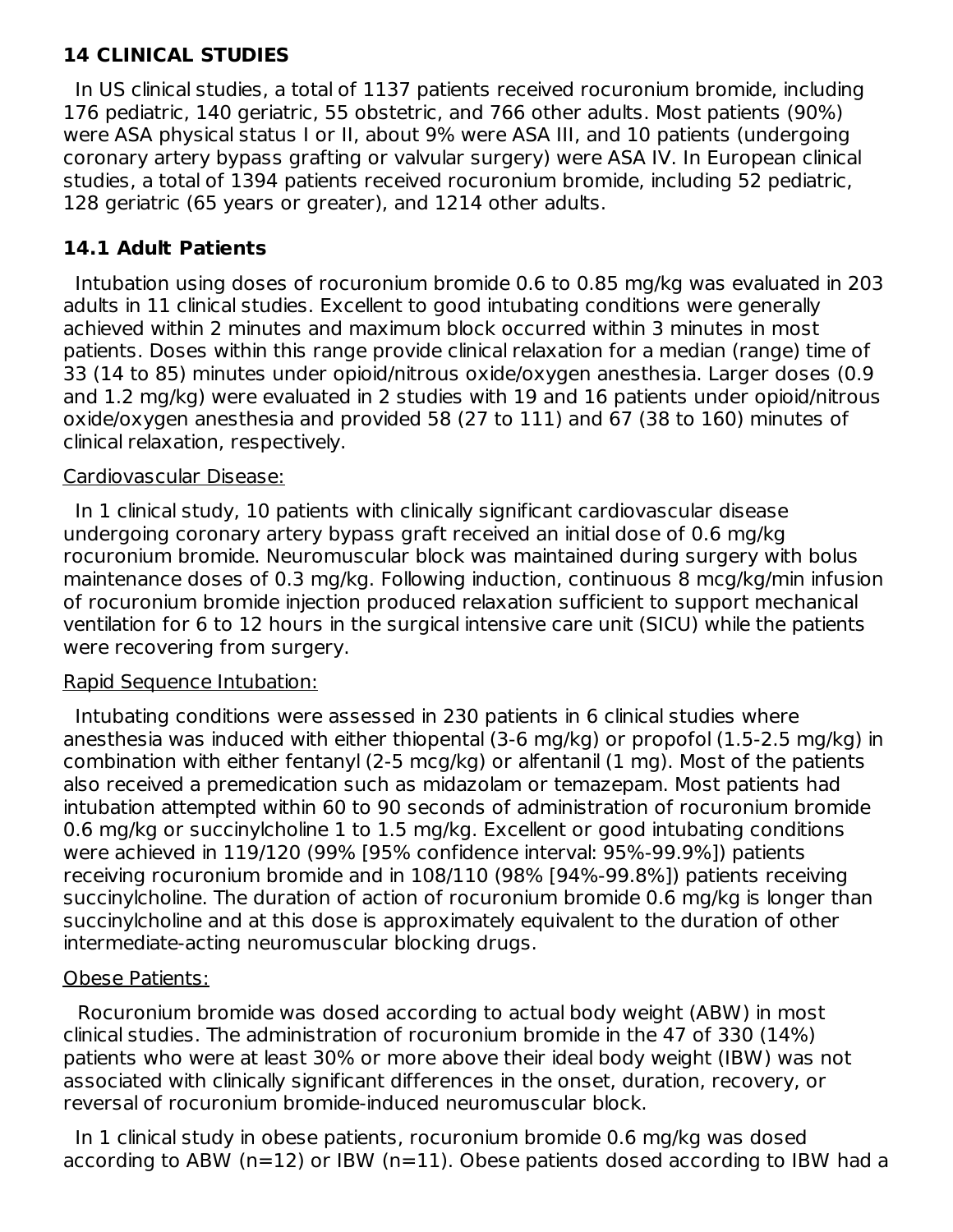longer time to maximum block, a shorter median (range) clinical duration of 25 (14-29) minutes, and did not achieve intubating conditions comparable to those dosed based on ABW. These results support the recommendation that obese patients be dosed based on actual body weight [see Dosage and Administration (2.6)].

### Obstetric Patients:

Rocuronium bromide 0.6 mg/kg was administered with thiopental, 3 to 4 mg/kg (n=13) or 4 to 6 mg/kg (n=42), for rapid sequence induction of anesthesia for Cesarean section. No neonate had APGAR scores greater than 7 at 5 minutes. The umbilical venous plasma concentrations were 18% of maternal concentrations at delivery. Intubating conditions were poor or inadequate in 5 of 13 women receiving 3 to 4 mg/kg thiopental when intubation was attempted 60 seconds after drug injection. Therefore, rocuronium bromide is not recommended for rapid sequence induction in Cesarean section patients.

# **14.2 Geriatric Patients**

Rocuronium bromide was evaluated in 55 geriatric patients (ages 65 to 80 years) in 6 clinical studies. Doses of 0.6 mg/kg provided excellent to good intubating conditions in a median (range) time of 2.3 (1 to 8) minutes. Recovery times from 25 to 75% after these doses were not prolonged in geriatric patients compared to other adult patients [see Dosage and Administration (2.6) and Use in Specific Populations (8.5)].

# **14.3 Pediatric Patients**

Rocuronium bromide 0.45, 0.6, or 1 mg/kg was evaluated under sevoflurane (induction) and isoflurane/nitrous oxide (maintenance) anesthesia for intubation in 326 patients in 2 studies. In 1 of these studies maintenance bolus and infusion requirements were evaluated in 137 patients. In all age groups, doses of 0.6 mg/kg provided time to maximum block in about 1 minute. Across all age groups, median (range) time to reappearance of T $_3$  for doses of 0.6 mg/kg was shortest in the children [36.7 (20.1-65.9) minutes] and longest in infants [59.8 (32.3-87.8) minutes]. For pediatric patients older than 3 months, the time to recovery was shorter after stopping infusion maintenance when compared with bolus maintenance [see Dosage and Administration (2.6) and Use in Specific Populations (8.4)].

Rocuronium bromide 0.6 or 0.8 mg/kg was evaluated for intubation in 75 pediatric patients (n=28; age 3 to 12 months, n=47; age 1 to 12 years) in 3 studies using halothane (1-5%) and nitrous oxide (60-70%) in oxygen. Doses of 0.6 mg/kg provided a median (range) time to maximum block of 1 (0.5 to 3.3) minute(s). This dose provided a median (range) time of clinical relaxation of 41 (24 to 68) minutes in 3-month to 1-yearold infants and 26 (17 to 39) minutes in 1- to 12-year-old pediatric patients [see Dosage and Administration (2.6) and Use in Specific Populations (8.4)].

# **16 HOW SUPPLIED/STORAGE AND HANDLING**

Rocuronium Bromide Injection is available in the following:

• Rocuronium bromide injection multiple dose vials containing 50 mg/5 mL (10 mg/mL) rocuronium bromide injection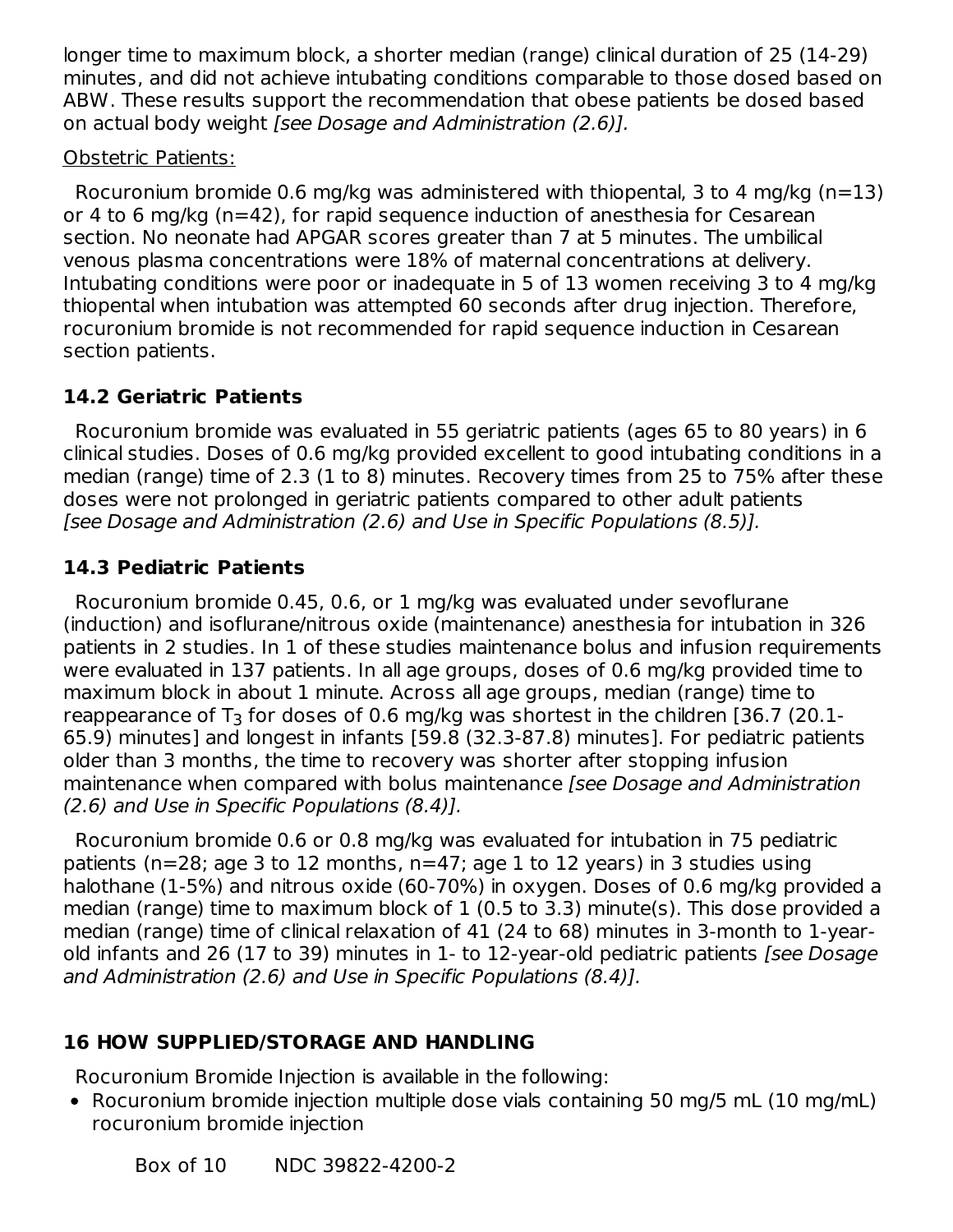• Rocuronium bromide injection multiple does vials containing 100 mg/10 mL (10) mg/mL) rocuronium bromide injection Box of 10 NDC 39822-4200-6

This container closure is not made with natural rubber latex. Rocuronium bromide should be stored in a refrigerator 2-8ºC (36-46ºF).

DO NOT FREEZE

Upon removal from refrigeration to room temperature storage conditions (25°C / 77°F), use rocuronium bromide within 60 days. Use opened vials of rocuronium bromide within 30 days.

### Safety and Handling:

There is no specific work exposure limit for rocuronium bromide injection. In case of eye contact, flush with water for at least 10 minutes.

# **17 PATIENT COUNSELING INFORMATION**

Obtain information about your patient's medical history, current medications, any history of hypersensitivity to rocuronium bromide or other neuromuscular blocking agents. If applicable, inform your patients that certain medical conditions and medications might influence how rocuronium bromide works.

In addition, inform your patient that severe anaphylactic reactions to neuromuscular blocking agents, including rocuronium bromide, have been reported. Since allergic cross-reactivity has been reported in this class, request information from your patients about previous anaphylactic reactions to other neuromuscular blocking agents.

Manufactured in Germany

Manufactured for



XGen Pharmaceuticals DJB, Inc. Big Flats, NY 14814 United States of America ROCU-PI-11 Revised: 01/2021

# **PRINCIPAL DISPLAY PANEL**

PACKAGE LABEL - PRINCIPAL DISPLAY - Rocuronium 5 mL Multiple Dose Vial Label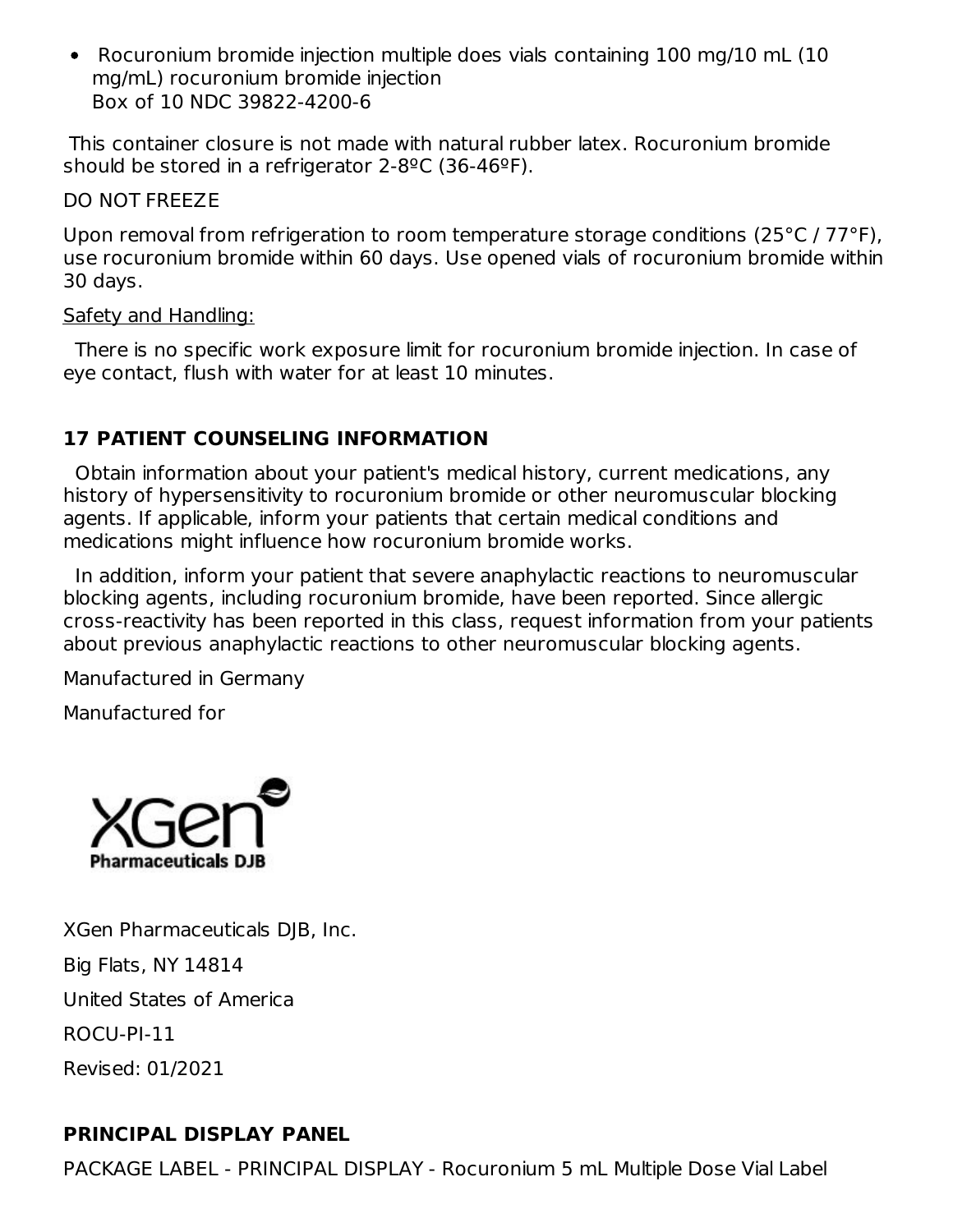NDC 39822-4200-1 ROCURONIUM BROMIDE INJECTION 50 mg/5 mL (10 mg/mL) For IV Use Only Rx only Multiple Dose Vial



PACKAGE LABEL - PRINCIPAL DISPLAY - Rocuronium 10 mL Multiple Dose Vial Label NDC 39822-4200-5 ROCURONIUM BROMIDE INJECTION 100 mg/10 mL (10 mg/mL) For IV Use Only

Rx only

Multiple Dose Vial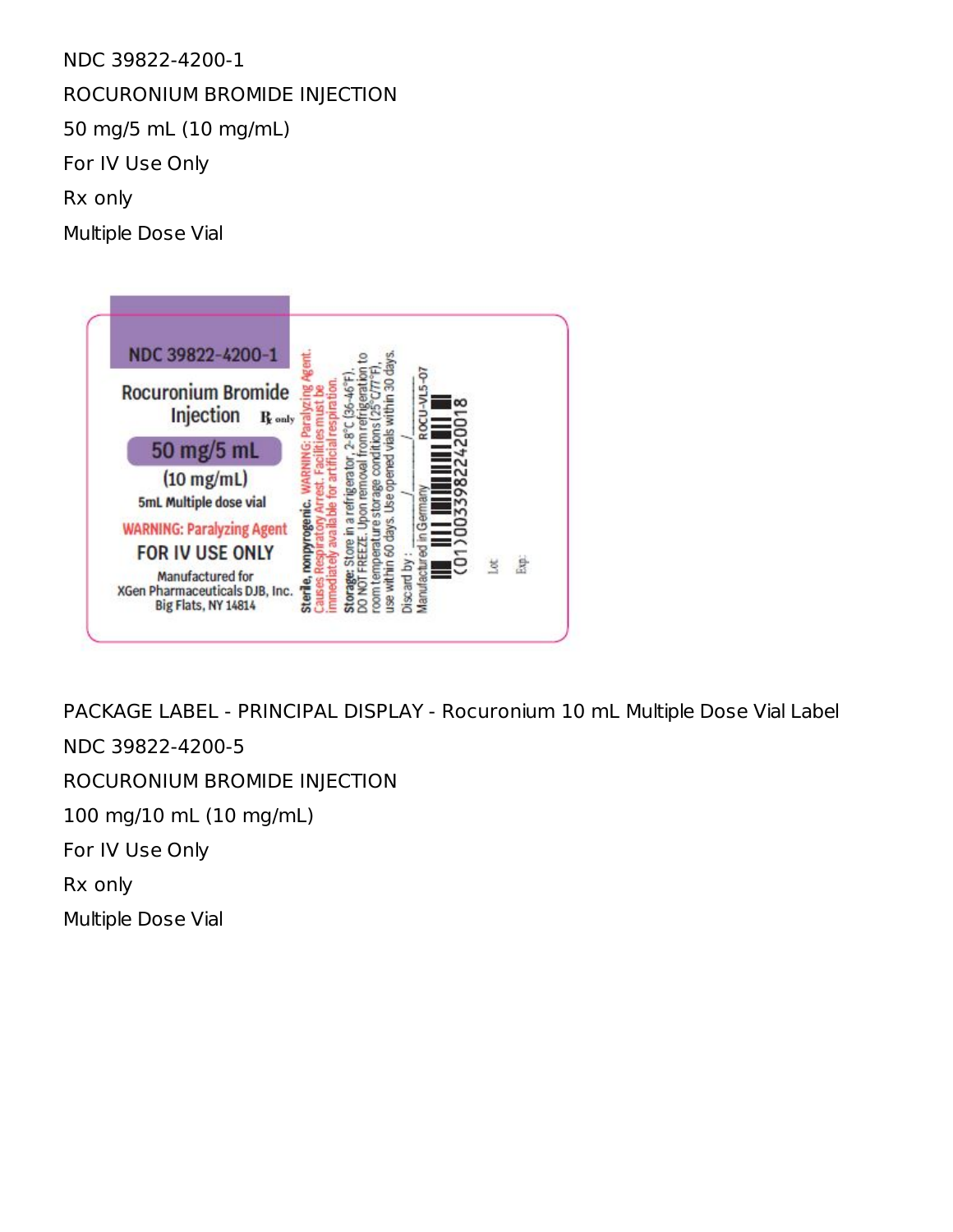

PACKAGE LABEL - PRINCIPAL DISPLAY - Rocuronium 5 mL Multiple Dose Vial Label

NDC 39822-4200-2

ROCURONIUM BROMIDE INJECTION

50 mg/5 mL (10 mg/mL)

For IV Use Only

Rx only

Multiple Dose Vial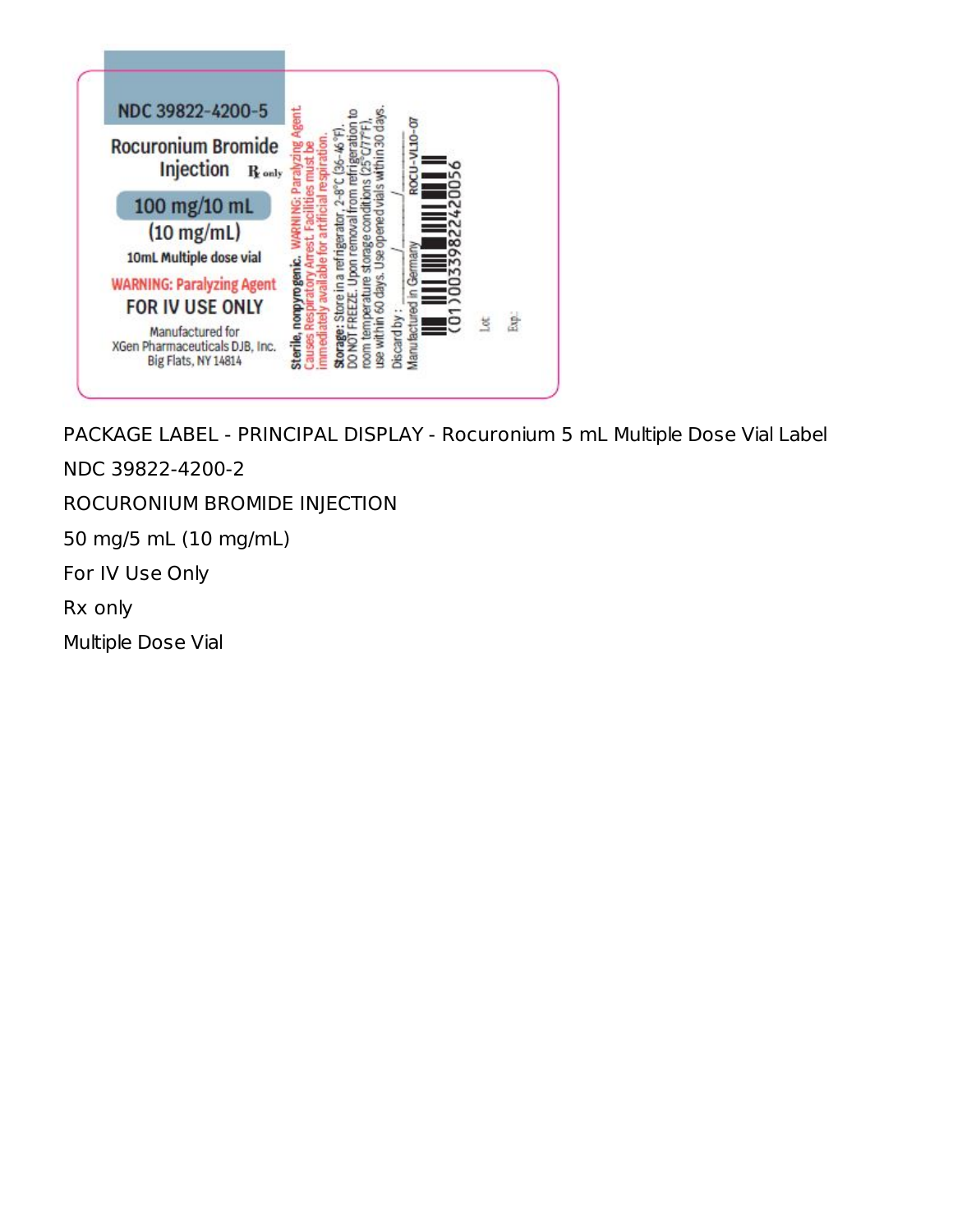

PACKAGE LABEL - PRINCIPAL DISPLAY - Rocuronium 10 mL Multiple Dose Vial Label NDC 39822-4200-6 ROCURONIUM BROMIDE INJECTION 100 mg/10 mL (10 mg/mL) For IV Use Only Rx only Multiple Dose Vial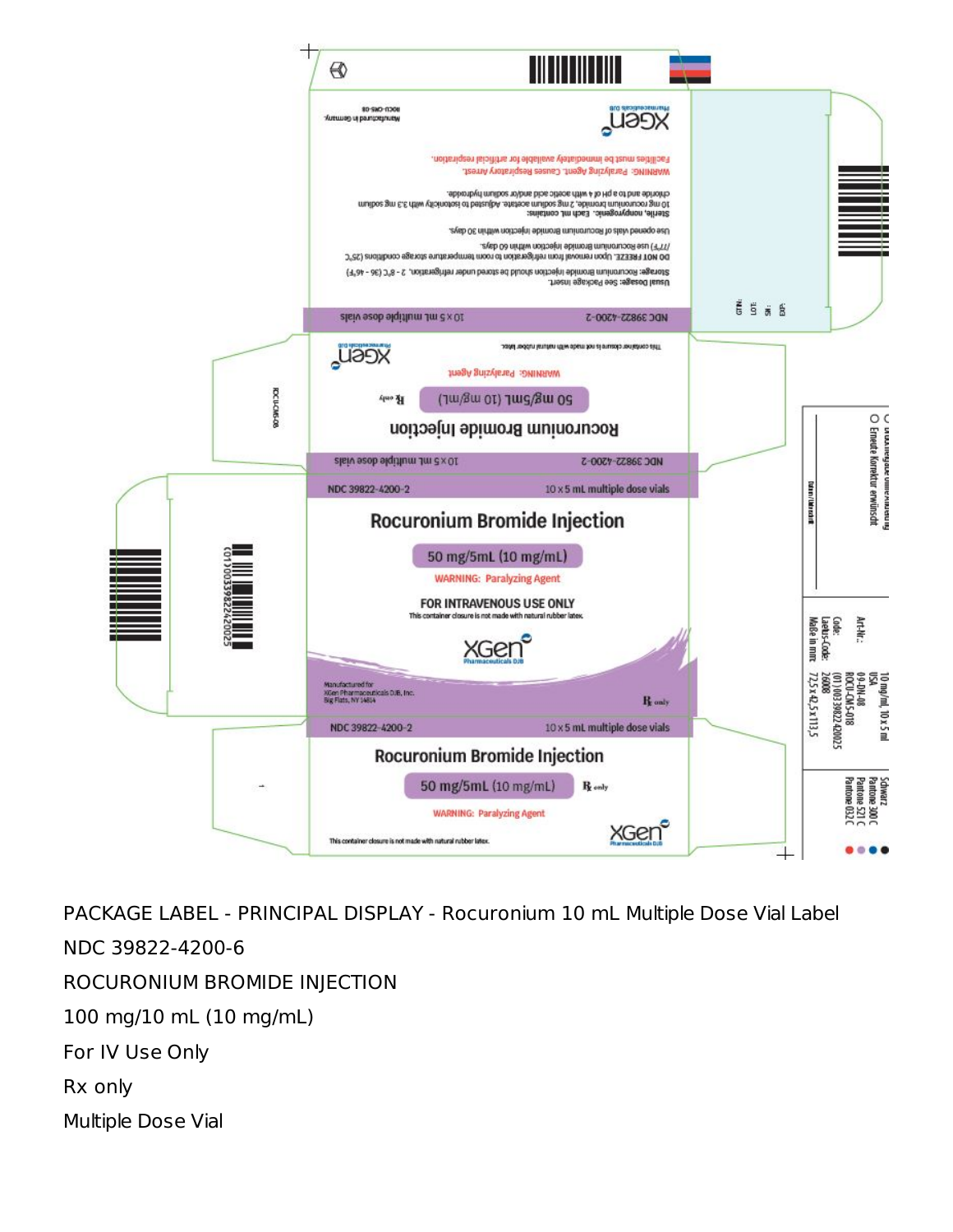

| <b>ROCURONIUM BROMIDE</b><br>rocuronium bromide solution                 |                         |                           |                                     |                |                              |  |
|--------------------------------------------------------------------------|-------------------------|---------------------------|-------------------------------------|----------------|------------------------------|--|
|                                                                          |                         |                           |                                     |                |                              |  |
| <b>Product Information</b>                                               |                         |                           |                                     |                |                              |  |
| <b>Product Type</b>                                                      | HUMAN PRESCRIPTION DRUG | <b>Item Code (Source)</b> |                                     | NDC:39822-4200 |                              |  |
| <b>Route of Administration</b>                                           | <b>INTRAVENOUS</b>      |                           |                                     |                |                              |  |
|                                                                          |                         |                           |                                     |                |                              |  |
|                                                                          |                         |                           |                                     |                |                              |  |
| <b>Active Ingredient/Active Moiety</b>                                   |                         |                           |                                     |                |                              |  |
| <b>Ingredient Name</b>                                                   |                         |                           | <b>Basis of</b><br><b>Strength</b>  |                | <b>Strength</b>              |  |
| ROCURONIUM BROMIDE (UNII: I65MW4OFHZ) (ROCURONIUM -<br>UNII: WRE554RFEZ) |                         |                           | <b>ROCURONIUM</b><br><b>BROMIDE</b> |                | $10 \text{ mg}$<br>in $1 mL$ |  |
|                                                                          |                         |                           |                                     |                |                              |  |